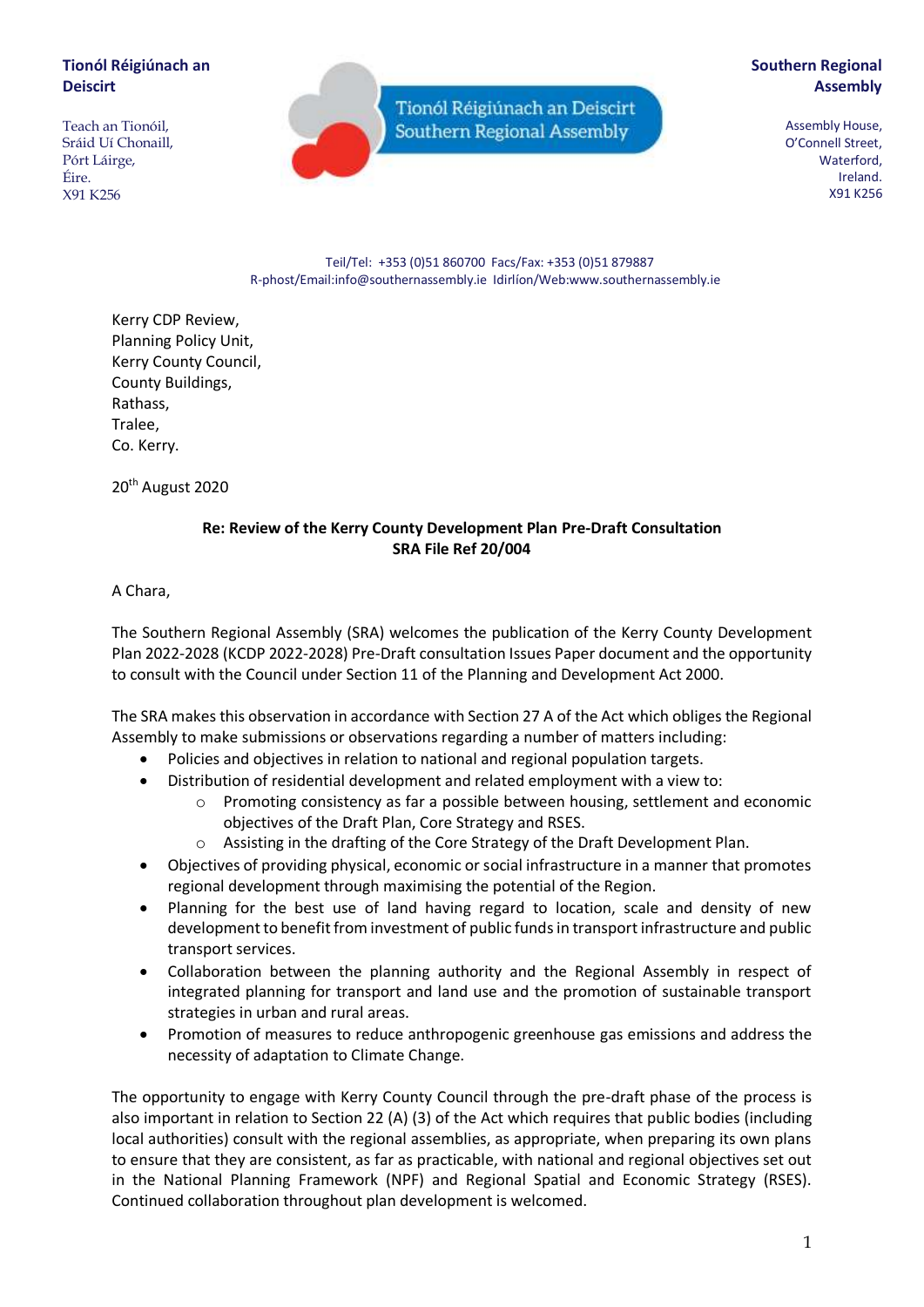The RSES was made on the  $31<sup>st</sup>$  January 2020.

# **1.0 Overall Observation**

The SRA highly commends the approach taken by the Council through the publication of the Issues Paper. The SRA commend the quality of the publication and use of infographics to communicate key issues across themes. The core aims for the next Development Plan, the issues and potential direction for change are clearly set.

At this stage of the process, the SRA intend to outline high level points. Appendix 1 provides a summary of some of the key Regional Policy Objectives (RPOs) that support the themes raised in the Issues Paper.

### The final RSES is available through the following link: *http://www.southernassembly.ie/regional-planning/regional-spatial-and-economic-strategy*

# **2.0 Ensuring Consistency with the RSES**

Under Section 10 (1 A) of the Act, the development plan shall include a core strategy which shows that its development objectives are consistent, as far as practicable, with national and regional development objectives set out in the National Planning Framework, the RSES and with specific planning policy requirements specified in guidelines under subsection (1) of section 28. The following key areas are identified for attention.

Chapter 2 sets out the Strategic Vision and Strategy for the RSES. Section 2.2 The Strategy and the associated Strategy Statements and Key Enablers are particularly relevant including in the context of securing funding sources for the delivery of the Development Plan. The Strategy Statements, Regional Policy Objectives (RPO's) and MASP Objectives are aligned to the National Strategic Outcomes of the NPF.

Chapter 3 references the settlement strategy and I refer in particular to Section 3.2 (Sustainable Place Framework) and Section 3.3 – A Tailored approach and the settlement typology set out in Table 3.2 including:

- 1. Metropolitan Area Strategic Plans (MASPs) Section 3.4,
- 2. Key Towns Tralee and Killarney Section 3.5
- 3. Towns and Villages Section 3.6
- 4. Rural Areas Section 3.7, and
- 5. Networks Kerry Hub and Knowledge Triangle and North Kerry/Shannon Estuary Section 3.8.

The Core Strategy should reflect NPF and RSES priorities by supporting the critical role played by Kerry's Key Towns in underpinning the RSES and ensuring the consolidated spread of growth beyond the cities to the sub regional level.

Kerry has a strategic location context, located on the Atlantic Economic Corridor (AEC) and accessible to two cities and metropolitan areas of Cork and Limerick-Shannon for economic interaction, while preforming a strong self-sustaining economic role. The unique regional context for Kerry is recognised in the Issues Paper where it states that Kerry, through its geographical location, has strong economic, educational, cultural and access links to both Limerick (Mid-West) and Cork (South-West).

The KCDP 2022-2028 needs to leverage Kerry's strategic role in the Southern Region located on the AEC and interacting with two MASP areas. The "Economic Development and Activity" and "Transport Connectivity" sections of the Issues Paper identifies the importance of strengthened connectivity (especially external linkages to Cork and Limerick) and digital connectivity to strengthen regional interactions which is welcomed. Regional support for policies in the KCDP 2022-2028 for interactions across economic drivers are provided in Appendix 1 under Transport and Connectivity.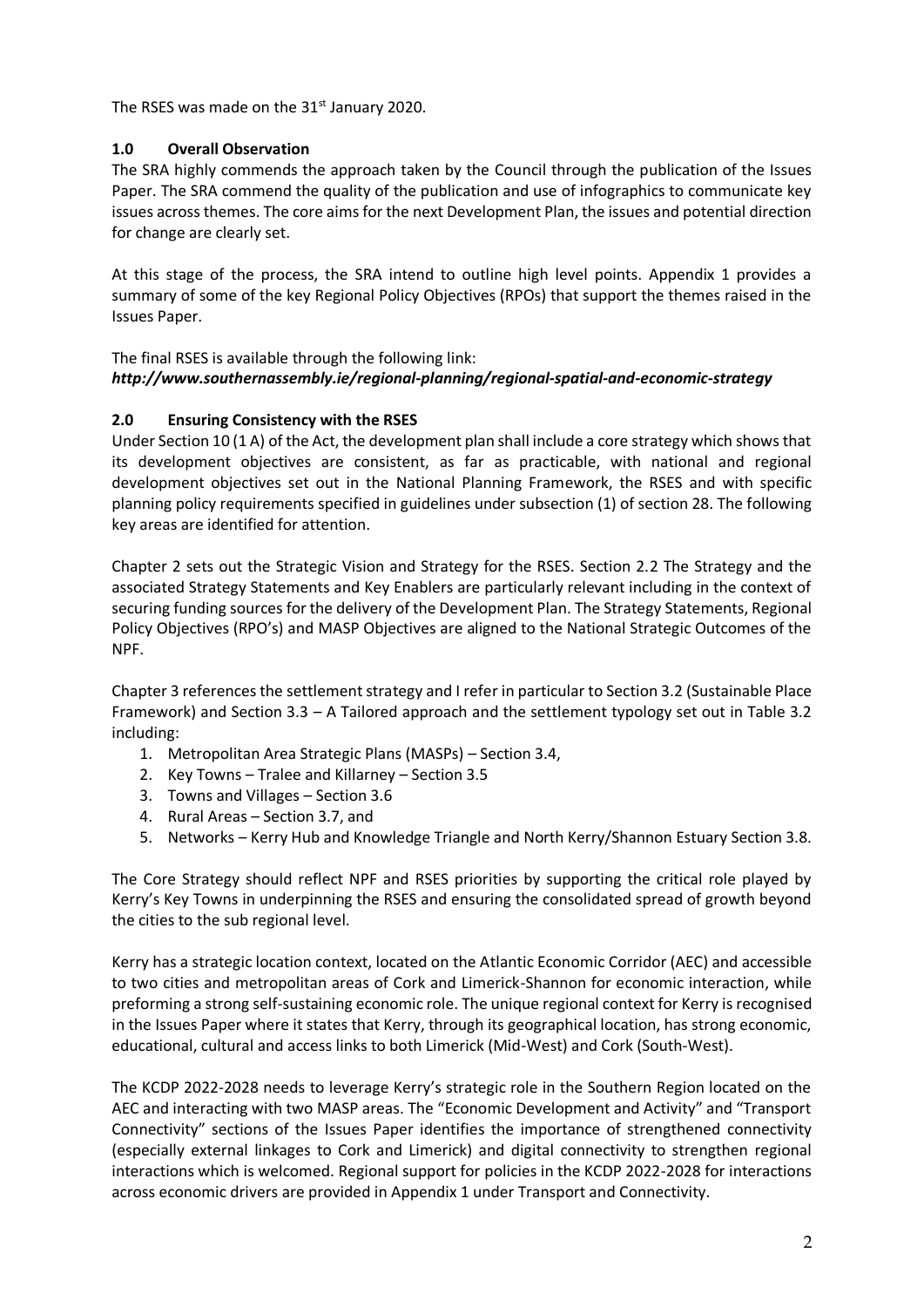The Key Towns (Tralee RPO 15 & Killarney RPO 18) play a critical role in underpinning the RSES and ensuring a consolidated spread of growth beyond the cities to the sub-regional level. While Local Authorities are supported in targeting growth of more than 30% in Key Towns subject to capacity analysis, it is important to note that the nature, scale and phasing of growth of each Key Town will be determined by Local Authorities through the Core Strategy.

The SRA welcome the emphasis placed on the role of Key Towns for the Region within the Issues Paper, placing Tralee and Killarney as Tier 1 settlements and supporting RSES objectives for both towns.

Through the RSES, Irish Water (IW) Investment Plans must align with the objectives and settlement strategy of the RSES and assist the strategic role played by Key Towns. Collaboration is required between IW and Local Authorities to agree phasing, water and waste water services to accommodate growth in a phased, sustainable manner.

Subject to capacity analysis, RSES Section 3.5 states that some Key Towns may justify significant growth while others may place a greater emphasis on strengthened services, facilities and economic roles.

Regarding Tralee and Killarney, RPOs 15 and RPO 18 are framed by the identification of strategic attributes and key infrastructure requirements specifically for each Key Town. The RSES supports both settlements in their Tier 1 role for the County. RPO 11 for all Key Towns is equally important for the KCDP 2022-2028, where it seeks investment in holistic infrastructure.

The distribution of growth across the County's other towns, villages and rural areas is a matter for the Development Plan to address. The important economic role of Killorglin and Listowel networking with the Key Towns in the Kerry Hub Knowledge Triangle and North Kerry/ Shannon Estuary Networks are supported at the Regional level through RSES Section 3.8.

The RSES seeks prioritisation in the growth allocation for settlements informed by guiding principles as set out under RSES Section 3.3. A Tailored Approach. These principles include:

- Existing scale of population, track record of performance, ambition and scope to leverage investment.
- Rate and pace of past development and extent to which there are outstanding requirements for infrastructure and amenities.
- Scale of employment provision, jobs to resident workers ratios and net commuter flows.
- An evidence base on the availability and deliverability of lands within existing built up footprints in the lifetime of the Development Plan (compliance with NPO 72 of the NPF).
- Extent of local services and amenities provided.
- Extent of sustainable modes of travel that can be encouraged.
- Accessibility and influence in a regional and sub-regional context.
- Accessibility as a service centre for remote and long-distance rural hinterlands.
- Environmental and infrastructure constraints.
- The appropriate density and scale of development relative to the settlement and location.
- Need for attractive, alternative options to rural housing within smaller towns and villages.

In addition, RPO 3 and RPO 26 refer to the need to 'identify settlements which can play a role at a subregional level to drive the development of their areas'.

The KCDP 2022-2028 will need to demonstrate priorities based on the above RSES requirements and principles. In setting out the Development Plan Core Strategy to 2028, adherence to NPO 72 (a) to 72 (c) will be required to differentiate between zoned land that is serviced and zoned land that is serviceable within the life of the plan. When considering zoning lands that require investment in service infrastructure, planning authorities are required to include the reasonable cost estimates of delivering required services at both the draft and final plan stages.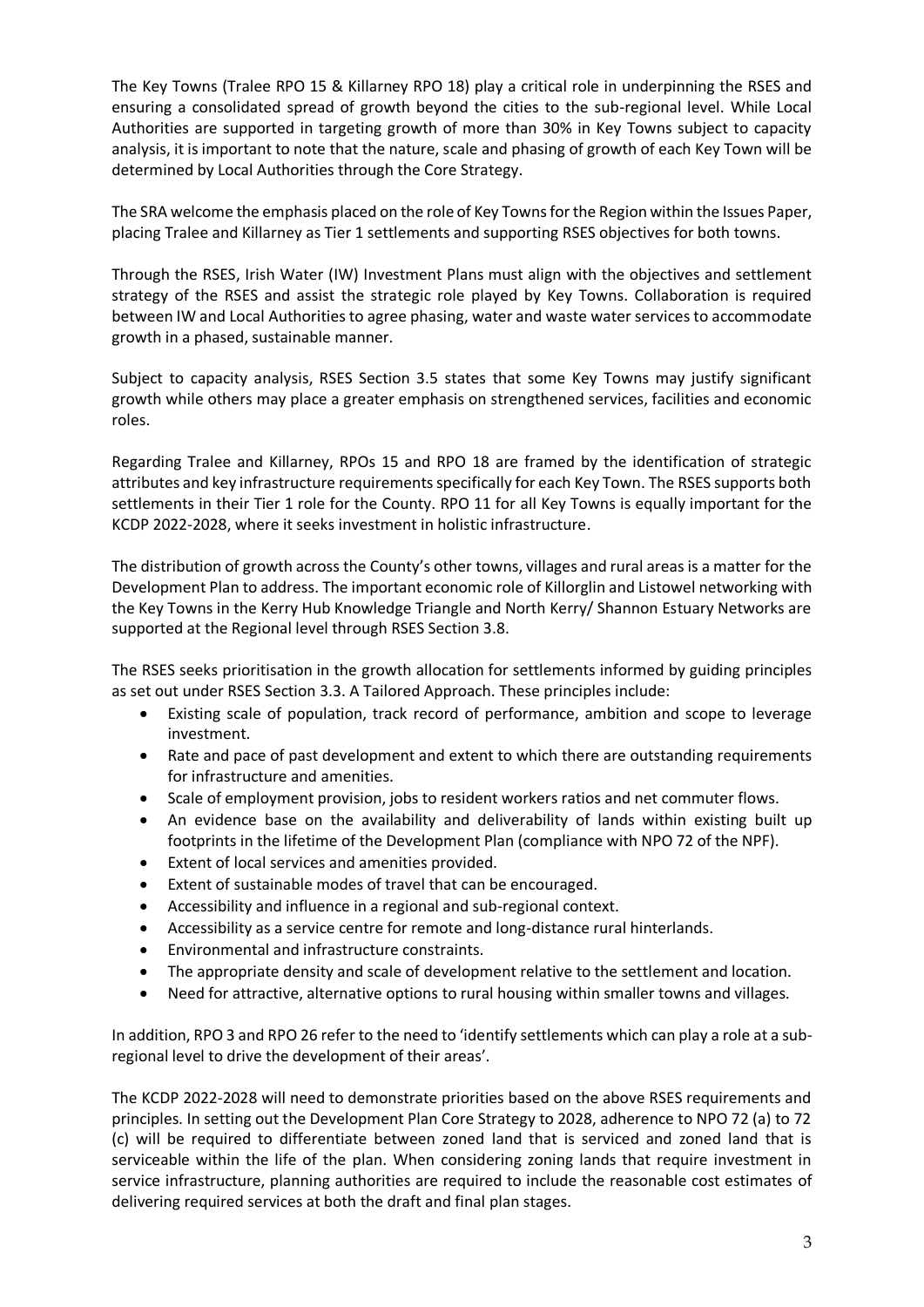# **3.0 Achieving Compact Growth Targets**

To achieve the National Strategic Outcome: Compact Growth, the RSES states that regeneration and development of brownfield and infill sites to achieve higher density populations needs to be a priority for Local Authority plans. Targeted initiatives and actions are sought.

The Issues Paper has identified that achieving compact growth in all settlements in Kerry is a key challenge to meet. The RSES similarly identifies that planning for Compact Growth is complex. The RSES states lower tiered plans may consider active land management initiatives. RPO 34 seeks initiatives that enable regeneration of brownfield lands over greenfield lands across all tiers of settlements. RPO 35 seeks the identification of priorities for rejuvenation and for Development Plans to set out a transitional minimum requirement of 30% growth of all new homes within the existing built up footprints of settlements aligned with an evidence based on availability and deliverability of lands.

The importance of regeneration within both Key Towns is specifically identified for Tralee and Killarney to help achieve compact growth and renewal on strategically located lands within the existing footprint of both settlements.

The Development Plan is supported in seeking action on these sites which should be good practice models of regeneration, brownfield redevelopment and achieving compact growth in the Region (examples such as the Island of Geese and Fels Point in Tralee and Sara Lee, Aras Phadraig and St Finians in Killarney).

# **4.0 Rural Areas**

The SRA welcome the identification of key challenges and opportunities for rural areas in Kerry, which align with challenges and policy responses in the RSES.

The Issues Paper has noted:

- Based on GeoDirectory registers between 2015 and 2020, 1,840 new addresses were added to its register. 59% of these additions have taken place outside of the County's urban areas including small towns and villages.
- Many Tier 2 towns and villages are experiencing population decline. For a small number, the population has increased marginally or at best, has remained static.
- A preference to live outside towns and villages and the growth in on-line retailing has resulted in population decline and a corresponding demise of the historic vibrancy and vitality of town and village centres.
- Census 2016 data shows that only 8% of Kerry's population is employed in the Agriculture, Forestry and Fishing sector. Given the relatively low agricultural employment figures, it is recognised that the promotion of farm diversification and new employment opportunities within the agriculture sector is necessary to sustain rural communities.

The RSES is committed to supporting all communities both urban and rural and recognises that rural towns and villages are the local economic drivers for their surrounding areas. Aligned with the Issues Paper, RSES Chapter 3 recognises the decline of population and services in many villages and rural areas as a problem of strategic national and regional importance and acknowledges the need for investment in towns and villages to reverse decline and attract population and enterprise growth.

An unsustainable pattern of dispersed urban generated housing growth in the countryside undermines the role of our towns and villages. Section 3.7 Rural Areas is an important support for the KCDP 2022-2028 to address the challenges posed in the Issues Paper.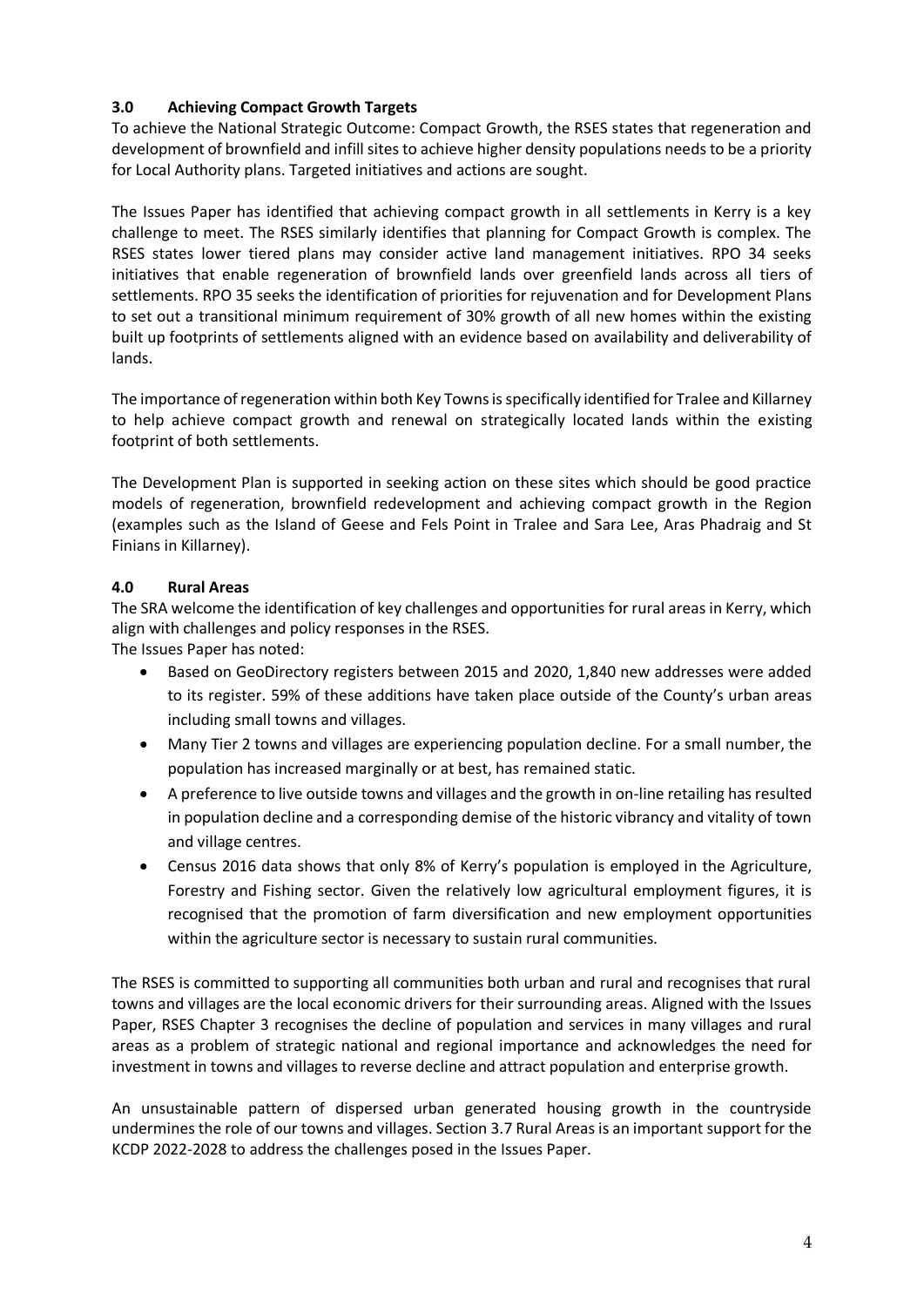The NPF and RSES makes a distinction between areas under urban influence i.e. those within the commuter catchment of cities and large towns and centres of employment, and rural areas outside these catchments where a more flexible approach to rural housing will apply.

The Core Strategies in County Development Plans should identify areas under strong urban influence in the hinterlands of settlements. They will set an appropriate rural housing policy response to avoid ribbon and over-spill development from urban areas, support revitalised towns and villages, achieve sustainable compact growth targets and protect the rural resource for rural communities.

RPO 27 Rural addresses the issue of urban-generated housing to restrict the development of rural housing based on clearly defined eligibility criteria. Through this RPO, Local Authorities shall include policies for the protection of the viability of smaller towns and rural settlements. Core Strategies shall identify areas under urban influence and set the appropriate sustainable rural housing policy response which facilitates the provision of single housing in the countryside based on criteria.

RPO 26 Towns and Villages is an important objective in support of the KCDP 2022-2028 to address challenges identified for rural areas and seeks to:

- Strength the viability of our towns and rural settlements including the protection of essential mixed-use rural services.
- Seek investment and initiatives that deliver smart technologies, revitalisation of mixed- use town and village centre streets, pilot initiatives for regional good practice in renewal and reuse of buildings.
- Seek investment and the sustainable delivery of holistic infrastructures in towns and villages to support the service role of settlements along the region's tourism corridors.

Other Initiatives supported by the RSES to assist renewal include:

- New Homes in Small Towns and Villages" initiatives and the delivery of actions by Local Authorities, Irish Water, communities and other stakeholders in the provision of services and serviced sites.
- Local authorities shall identify and prioritise a programme for the provision and implementation of serviced sites within towns and villages as an objective of Development Plans.
- Coordination between Local Authorities, Irish Water and other stakeholders to deliver investment in water and wastewater treatment services (including Green infrastructure solutions).

Further, the objectives of the RSES for the Region's urban and rural settlements serve as a support for stakeholders in applying for funding under schemes including the Urban Regeneration and Development Fund and the Rural Regional Regeneration and Development Fund.

The RSES alone however is not sufficient to address this issue. New national guidelines for rural housing and development plans are awaited and will have an important role for the KCDP 2022-2028 when published. The Council's own Housing Need Demand Assessment (HNDA) for the preparation of housing strategies will provide a robust evidence base to assist developing long term strategic views on housing needs across all tenures and typologies, including an evidence base for rural housing (NPF National Policy Objective 20).

Aligned with the Issues Paper, the importance of economic diversity and resilience in our rural areas is highlighted throughout the RSES.

RSES Section 4.5 for rural economic development states that sustainable rural communities are dependent on viable and vibrant towns and villages. In the absence of targeted planning strategy,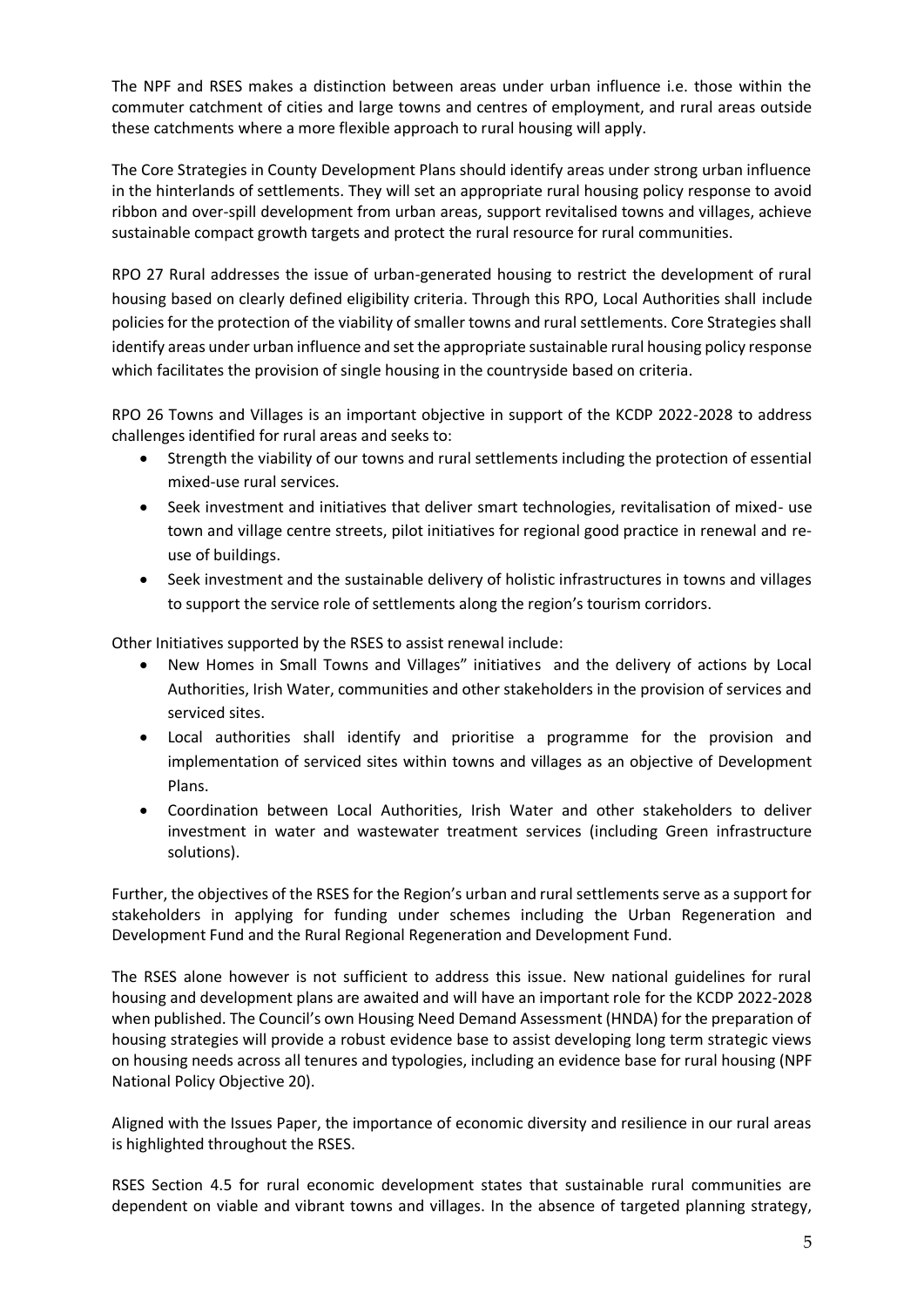proactive infrastructure and support actions, this decline will continue. Rural areas need diversity and innovation to ensure economic resilience and job creation.

Good practice examples of rural innovation for the Region are cited in the RSES and include reference to Kerry's success under Enterprise Ireland's Regional Enterprise Development Funds, RDI Hub Killorglin and other centres such as the Skellig Centre for Research and Innovation and the Dingle Creativity and Innovation Hub. The KCDP 2022-2028 can look to the factors that contributed to the success of these examples and success of the County in winning competitive funding for enterprise and innovation.

RSES Section 4.7, building on the importance of towns and villages as drivers for rural economic growth, sets out objectives and principles on placemaking for enterprise development.

Refer to further sections below on RSES support for a strong and resilient economy through the KCDP 2022-2028.

### **5.0 Networks for Collaboration**

The RSES identifies the economic role played by smaller scaled settlements for their surrounding rural hinterlands and the opportunities for sharing assets and opportunities (see RPOs 28-30) between different settlements to drive rural economic growth.

The SRA welcome the references in the Issues Paper "Economic Development and Activity" to RSES support for the role of the Kerry Hub and Knowledge Triangle and the North Kerry/West Limerick/Shannon Estuary and Clare networks and the importance of these networks for the Region's and County's economic hierarchy.

The Kerry Hub is noted as established good practice in Section 4.4 Our Region's Economic Engines demonstrating how successful models for collaborative approaches between places, strategic assets and stakeholders (Local Authority, enterprise agencies, private enterprise, academia, communities) to drive economic growth for the locality, county and region.

The SRA strongly support the existing and further initiatives through the Development Plan to harness the potential of such networks.

#### **6.0 Placemaking**

A strong emphasis is demonstrated in the Issues Paper on placemaking and sustainable places to live. This is strongly supported for the Development Plan and aligns with the Sustainable Place Framework of the RSES (RPO 31).

The growth of compact settlements must be in tandem with infrastructure and facilities that enhances the unique identity and quality of life offer of different places. The need for closer alignment between where people live and work needs to be strongly signalled in the KCDP 2022-2028.

Successful placemaking will require sustainable higher densities in our towns to increase activity, support local services and support sustainable mobility.

The RSES supports 10 Minute Towns as a concept whereby a range of community facilities and services are accessible in short walking and cycling timeframes from homes or are accessible by high quality public transport services by connecting people to larger scaled settlements delivering these services. Our urban communities will need sufficient densities to realise the potential of a 10-Minute Town and it's benefits for placemaking.

A strong emphasis on such initiatives in the Development Plan will be supported by RSES under:

- Section 3.9 Placemaking
- RPOs under Chapter 6 Connectivity
- Chapter 7 Quality of Life, RPO 176 "10-Minute City and Town Concepts".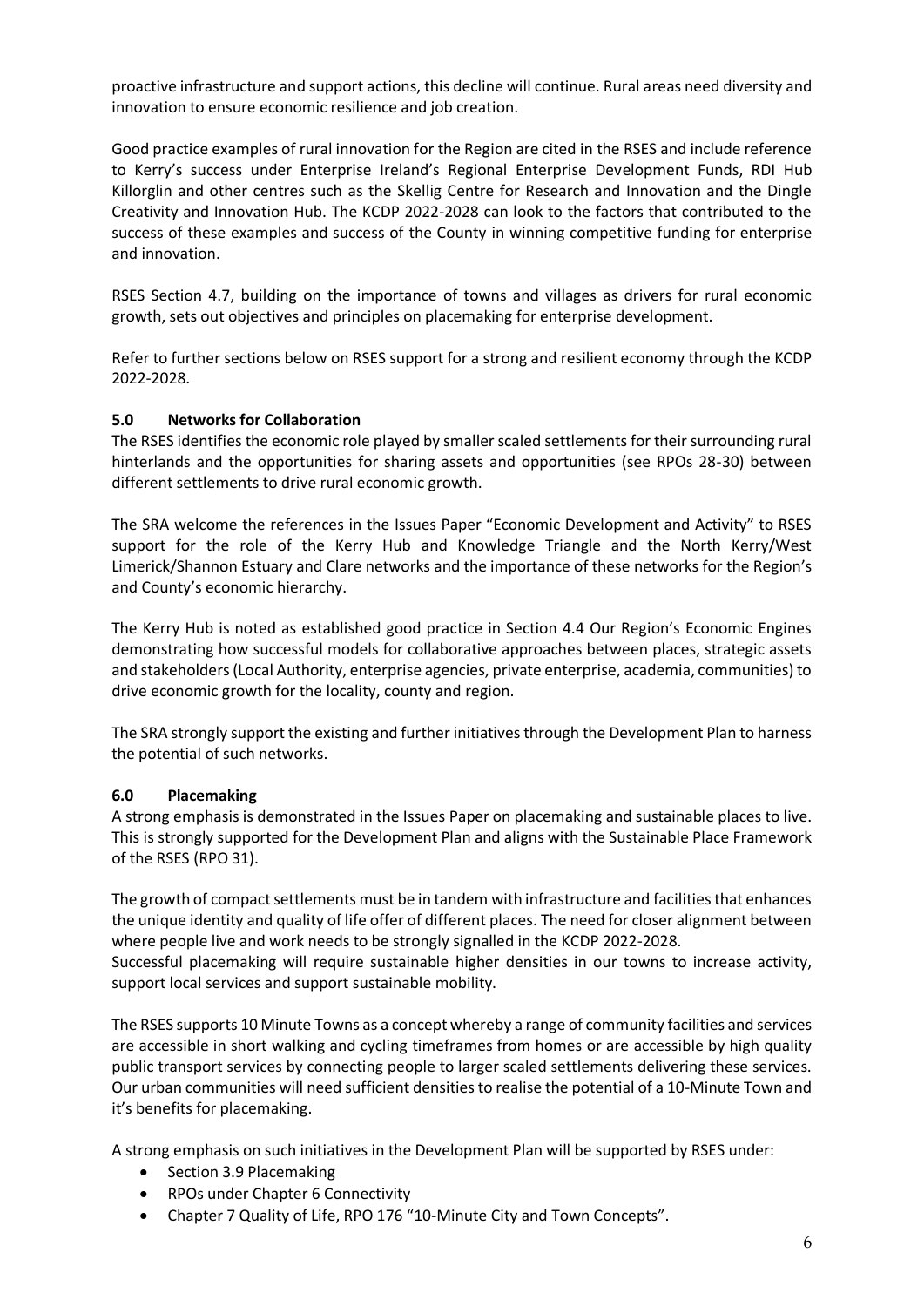The SRA are a partner region in the EU Interreg Europe MATCH-UP project which aims to aims to achieve significant improvements of modal interchange to foster low-carbon urban mobility. An outcome from the project is to set a framework of good practice to implement 10 Minute Town concepts successfully across Key Towns and other settlements in the Region. Tralee is a case study town within this report and a series of recommendations are provided to enhance permeability in Tralee to be a successful 10-Minute Town. There are opportunities for Tralee and other settlements in County Kerry to be leaders of good practice in our Region for sustainable 10-Minute Town concepts. The important role of Local Transport Plans to help achieve this is noted below in comments for Transport and Mobility.

# **7.0 Strong and Resilient Economy**

The SRA welcome the emphasis in the Issues Paper on both the diversity of economic sectors and economic drivers for the County. The transition of the Tralee Institute of Technology (with Cork) to the Munster Technological University (MTU) will have substantial positive impact on the Region in terms of economic development and in developing a Learning Region. The emphasis of this achievement in the Issues Paper is welcomed and should be strongly supported through the KCDP 2022-2028 (RSES RPO 184 is a specific support for the role of the MTU in the Region).

The strength of indigenous industry and supporting growth in micro, small and medium enterprises is a focus area for the Issues Paper and is supported by the RSES (Chapter 4).

The importance of tourism in Kerry is significant, attracting 2.3 million overseas and domestic tourists annually. In 2019, Kerry had 18% of its work force employed in tourism and related sectors compared to 8% for the state. Due to the impacts of COVID-19, in numeric terms the loss in incomes to Kerry in 2020 in respect of tourism and related industries could be €400 million (approx. 70%).

Complimenting the Council's analysis of the economic impact of COVID 19, the three Regional Assemblies published the COVID 19 Regional Economic Analysis to inform policymakers at a local, regional and national level of the extent of economic exposure and resilience across Ireland. This is consistent with the key principal of building economic resilience as supported in the RSES (RPO 75 Anticipating Economic Structural Changes).

This report developed a COVID-19 Exposure Ratio which represents the total number of its commercial units that were operating in the sectors likely to be worst affected by the COVID-19 outbreak, as a proportion of its total commercial stock as of September 2019. The higher this ratio is for an area, the more likely this area is exposed to significant economic disruption.

The report highlights Kerry as the county with the highest "COVID-19 Exposure Ratio", with 53.8 per cent of its commercial units operating in the sectors likely to be worst affected. Dingle (62.6%), Kenmare (61.9%) and Killarney (57.8%) are amongst the most exposed towns in Ireland, with Killarney, in absolute terms, having the highest number of commercial units operating in the sectors likely to be worst affected (509 units).

RSES Section 4.6 and RPO 53 specifically supports the tourism sector and infrastructure to service it. In support of the KCDP 2022-2028 building greater economic resilience, the five principles that underline the RSES economic strategy (refer to Section 4.2 of the RSES) should be reflected in the economic policies of the Development Plan. These are:

- Smart Specialisation: Bringing together key stakeholders with real local knowledge in a geographic area to identify the competitive advantages and develop new economic opportunities.
- Clustering: Putting in place a favourable and connected regional business ecosystem in which new players can emerge and support new value chains and emerging new industries.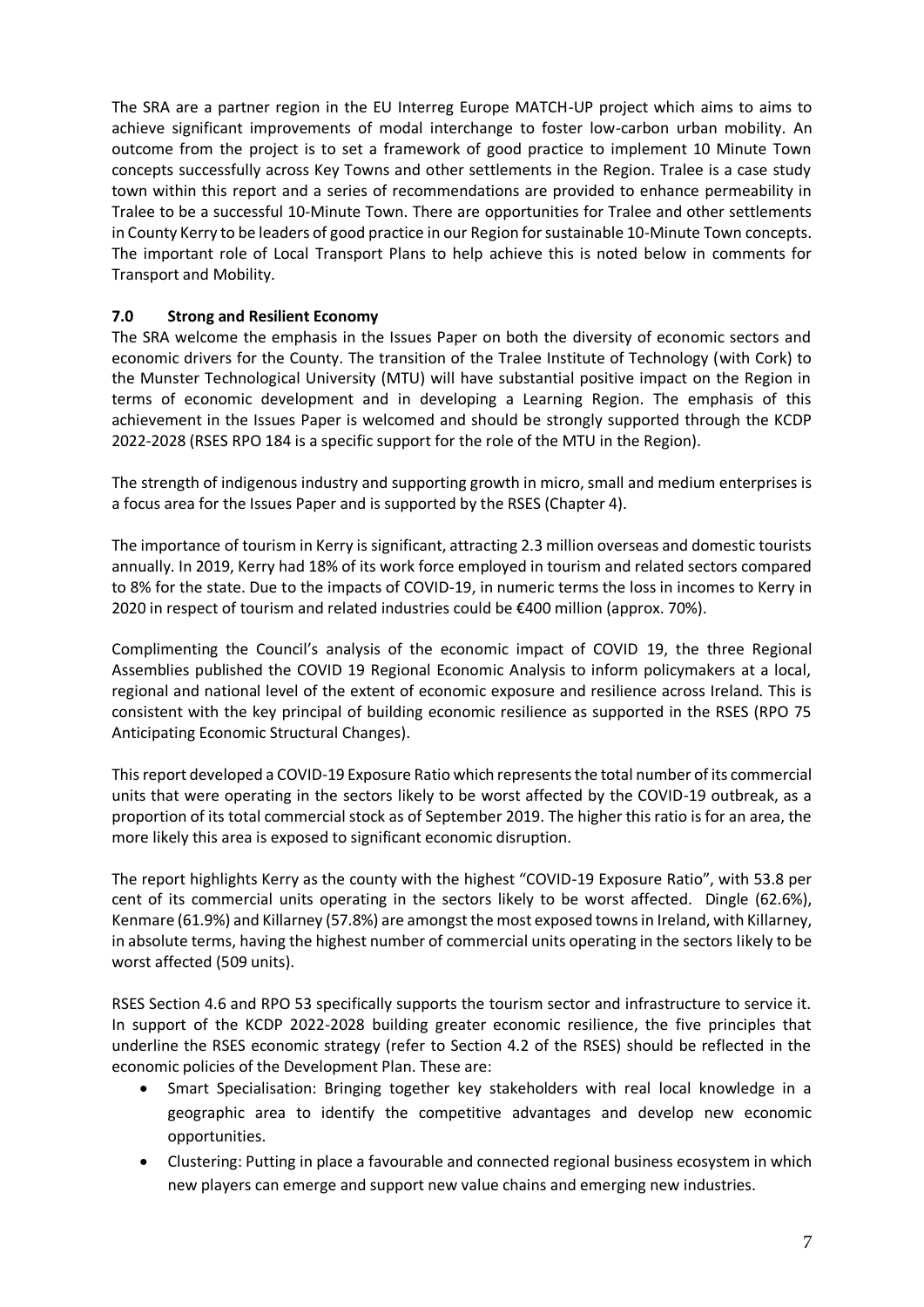- Placemaking: A significant emphasis on making attractive places to live, learn and work to attract talent.
- Knowledge Diffusion: A Learning Region, developing skills, talent, research and development, education assets and access to life-long learning. Leveraging the asset of the MTU is a significant opportunity for Kerry to have a leading role in a Learning Region.
- Capacity Building: The capacity to bid for funding and to respond to emerging challenges to secure greater economic resilience is supported.

As the RSES marries spatial planning and economics, there is a strong emphasis on creating attractive places to attract skills and talent. RSES Section 4.4 Our Region's Economic Engines is a support for the KCDP 2022-2028 leveraging proximity to two metropolitan areas, having a strong role on the AEC, possessing two of the Region's Key Towns and established networks for collaboration.

The emphasis on placemaking in the Issues Paper is welcomed for enterprise growth in addition to living and should be further developed as a priority for economic growth (RPO 61 Health-Place Audit for Placemaking is a support).

To implement initiatives making the county an attractive place for enterprise, the bidding capacity to bid for and win competitive funds needs to be strong. Developing this capacity is essential in light of competitive funds available under Project Ireland 2040.

Supporting the delivery of actions under the SW Regional Enterprise Plan, SW Regional Skills Forum and Kerry Local Economic Community Plan are also important and should be supported through the KCDP 2022-2028.

Regarding the Marine Sector, the opportunities for the Southern Region under the National Marine Planning Framework (NMPF) are significant, with Kerry's coastal assets and strategic lands for marine related industry in the Strategic Integrated Framework Plan (SIFP) for the Shannon Estuary playing a significant role. The important roles of the Tier 1 Ports of Cork and Shannon Foynes as a driver for national and regional economic growth, in addition to Kerry's coastal network of Ports of Regional Significance and National Fishing Harbour Centres (Tralee Fenit and Daingean Úi Chúis are specifically cited in Section 6.3.4.2) and the good practice example of the SIFP (Section 4.9 and RPO 79) are important supports for the KCDP 2022-2028.

Kerry's unique Gaeltacht assets are supported in the RSES for their unique economic and cultural character and in offering a competitive advantage for enterprise. Section 7.2.4 and RPO 196 is an important support for the role of the Gaeltacht service towns, economic loci, network of digital hubs, enterprise infrastructure and the need for social and economic infrastructure investment for Gaeltacht areas to fulfil their potential in the Region's economy.

## **8.0 A Connected and Smart County**

The strategy diagrams in the Issues Paper convey the important role of connectivity to unlock the full economic potential of assets in Kerry.

Strengthened connectivity across the region (digital and transportation, especially with a focus on the efficient movement of freight) will enable interaction between regional economic drivers. This includes collaboration across the cities and metropolitan areas, the Atlantic Economic Corridor, Key Towns and our network of towns and villages in addition to efficient freight movement between ports and airports (essential for an island open market economy).

RSES Chapter 4 A Strong Economy and Chapter 6 Connectivity both address the importance of digital and transport connectivity to underpin the Region's economic drivers. Kerry's port assets (as supported above) and regional airport assets (Kerry International Airport) are specifically cited in the RSES (Sections 6.3.4.2 and 6.3.4.3 respectively). The role of these assets as part of the collective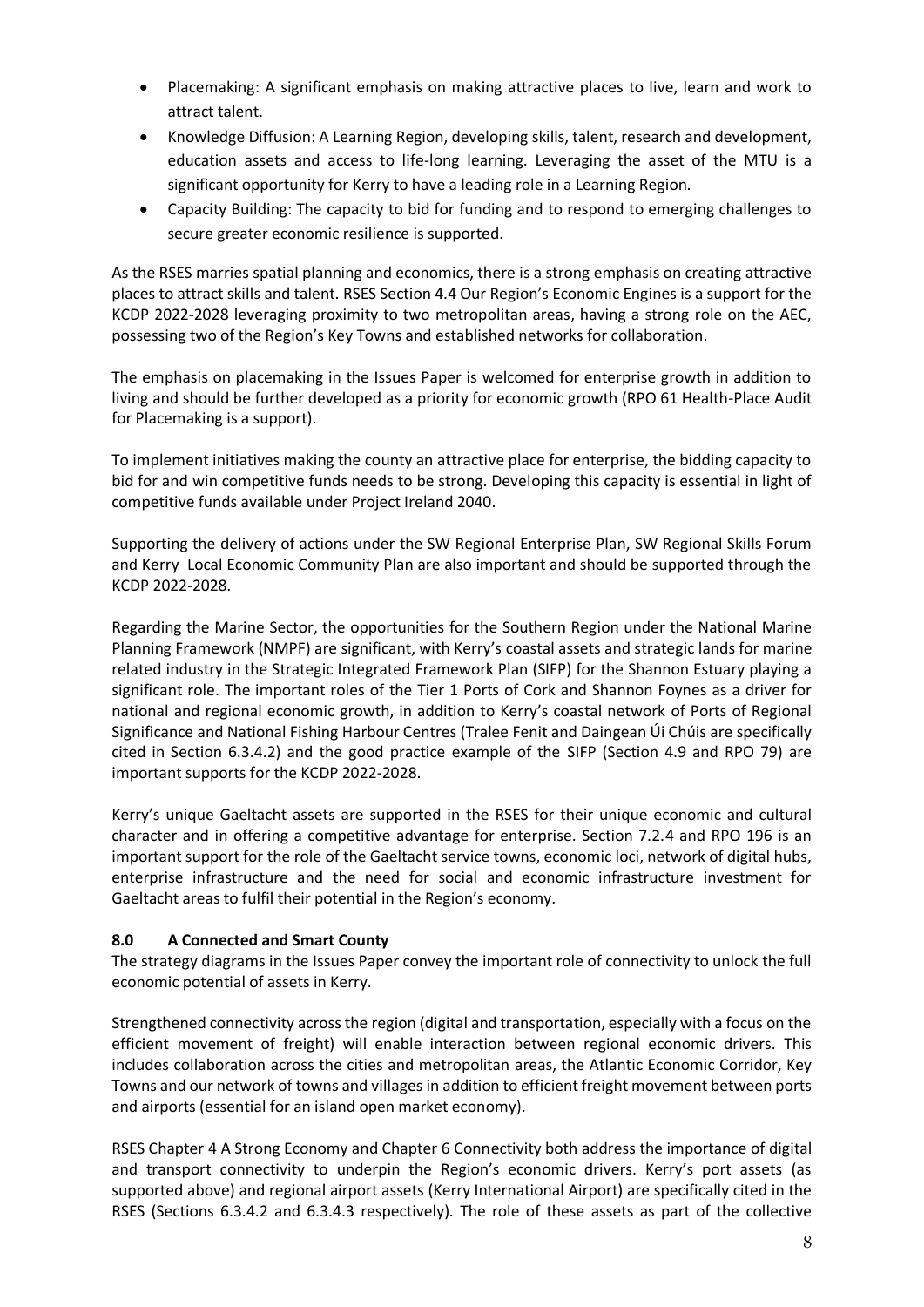strength of the Region's port and airport assets will be developed further through a Regional Freight Strategy (RPO 141), Regional Port Strategy (RPO 145) and Airport Strategy (RPO 149) with the Local Authority as a key stakeholder. These initiatives, which will develop the future niche roles for Kerry's international connectivity infrastructure, should be supported through the KCDP 2022-2028.

Digital infrastructure and smart technologies are critical enablers for economic and social revitalisation. A Smart Region, embedding digital technology across many functions to improve our quality of life, is central to achieving the RSES vision. RSES specifically seeks Smart Cities to be the engines of our Smart Region, where good practices are implemented and extended across our cities, towns, villages and rural areas. Such initiatives will enhance our Region's competitiveness, attractiveness and economic resilience. Actions arising from Kerry County Council's Digital Strategy and future iterations should be strongly supported through Development Plan policy.

## **9.0 Transport and Mobility**

The Issues Paper addresses the role of transport to reduce Kerry's peripherality, strengthen the external linkages to the County across all modes and improve modal shift away from private car to active travel (walking and cycling) and public transport.

RPO 151 "Integration of Landuse and Transport" and RPO 152 "Local Planning Objectives" set out important principles to guide land use development in settlements across the Region to enable behavioural change and support active travel and viable public transport services with the right development in the right locations. Other objectives in Section 6.3.6 Transport Investment Priorities will support KCDP 2022-2028 policies for sustainable mobility.

The SRA support the role of Local Transport Plans (LTPs) to be prepared for Key Towns and other settlements (RPO 157) by Local Authorities based on Area Based Transport Assessment guidance from the NTA and TII.

LTPs will plan for the efficient and sustainable movement of people, goods and services within, to and from plan areas, targeting actions for different transport modes, inter-change between modes, modal shift to sustainable transport and targeting interventions. LTPs will play an important role in the Region's transport strategy, contributing to improved regional connectivity and sustainable mobility.

The RSES supports the sustainable development of greenway and blueway networks across our Region. Section 7.2.7 specifically cites support for the South Kerry and North Kerry Greenways and RPO 200 and 201 are a support for the KCDP 2022-2028 in the development of trails, walking and cycling routes in the County.

Of equal importance from a regional perspective, smaller, cost effective measures to enhance walking and cycling permeability within and between our settlements have RSES support. RPO 174 especially is a strong support for Local Authority policy and actions to improve walking and cycling facilities within and between settlements.

Of importance for the rail network connecting to Kerry (importantly servicing two Key Towns), Section 6.3.6.7 and RPO 170 is important for improved passenger and freight services for Kerry.

RSES support for intra-regional rural connectivity and improvements to transport networks along the region's national tourism corridors in Chapter 6 are important for Development Plan policy for strengthened rural connectivity. Road based transport is often the only viable mode for rural and peripheral locations. The strategic road improvement schemes identified under the National Development Plan to improve the external linkages from Kerry to Cork and Limerick for economic interactions, in addition to other important connections in the County (such as improved road connectivity to Fenit Port) are supported in the RSES (RPOs 167 and 168). The County Development Plan should ensure investment in road infrastructure is also framed in economic, social, environmental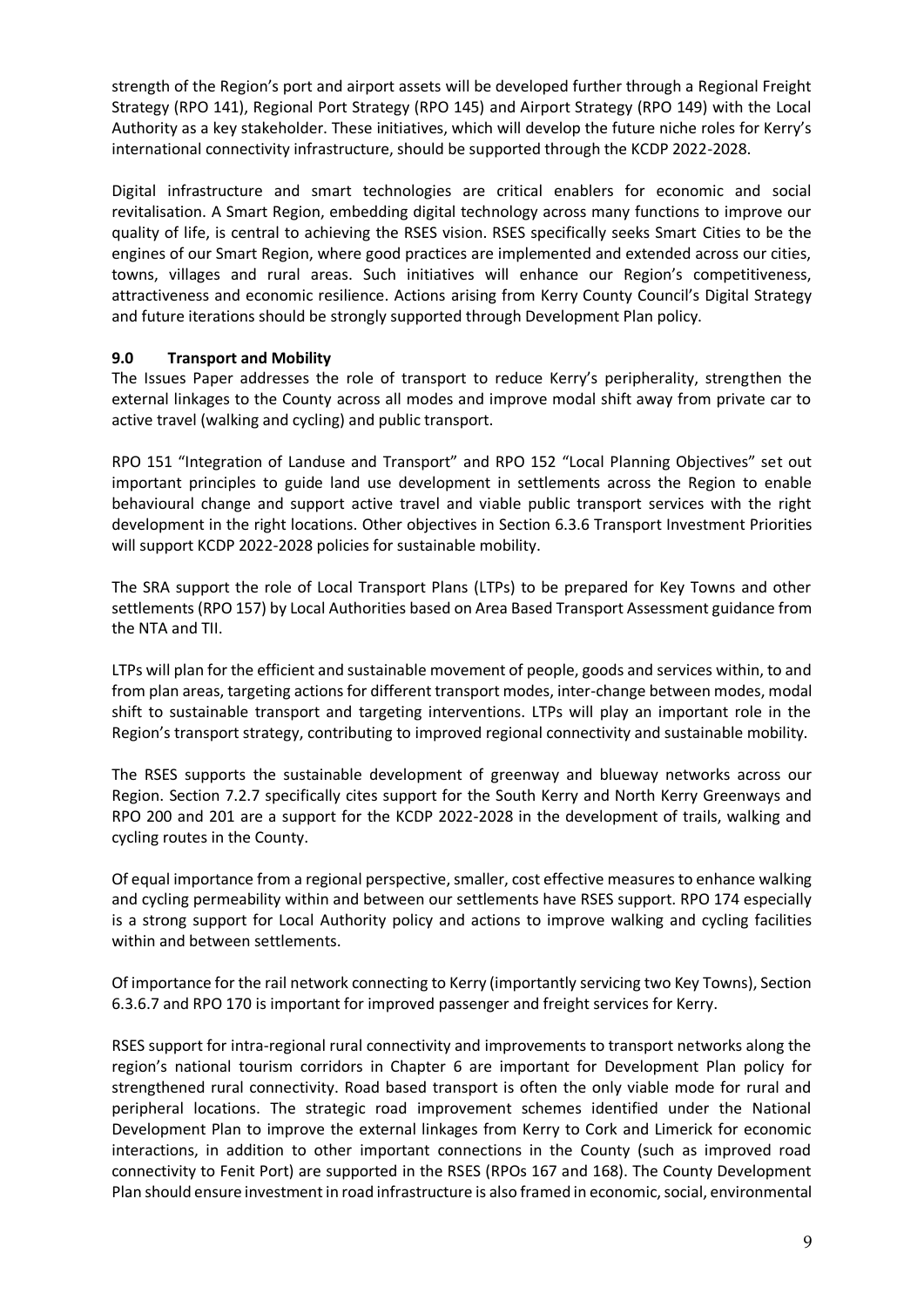and sustainable transport terms (the opportunity to strengthen rural public transport and bus networks).

### **10.0 Natural Resources and Green Infrastructure**

The SRA welcome the emphasis on the joined up thinking between Green and Blue Infrastructure (GBI), bio-diversity, protecting natural resources and spatial planning as demonstrated in the Issues Paper. Promoting a Green Agenda and Green Economy through the KCDP 2022-2028 is welcomed and supported.

In addition to GBI, the KCDP 2022-2028 could expand references to Nature-Based Solutions (NBS). GBI and NBS should be a key concept of a local authority's Development Plan, informing actions and strategy around economic development and placemaking.

Local authorities are encouraged to collaborate with appropriate stakeholders and infrastructure delivery agencies to seek opportunities to appropriately design, deliver and manage green and blue infrastructure. An example of innovatively using GBI is the consideration of Integrated Constructed Wetlands as alternatives to waste water network connections for settlements with service capacity issues.

The RSES also states that spatial planning can play a significant role in ensuring that the design of developments prevent and reduce diffuse pollution, including the use of Sustainable Drainage Systems (SuDS). Urban Blue Corridors can provide many benefits including: more effective management of urban flood risk; improved access, additional and more useable public open space, and improved biodiversity. The RSES promotes the guidance document, *Planning for Watercourses in the Urban Environment* published by Inland Fisheries Ireland which provides an integrated watercourse protection strategy. Development Plan policies that support these good practices are strongly encouraged.

The SRA will welcome continued engagement with the Local Authority throughout the pre-draft stage to support these concepts through RSES implementation and learnings from the EU Interreg Europe Blue Green City project. The SRA are a partner region on this project and through it, the SRA will seek to disseminate good practices and knowledge to improve GBI policy and improve the integration of GBI infrastructure in projects throughout the Region.

Other important supports for the KCDP 2022-2028 that align with themes raised in the Issues Paper include protection of our National Parks (Section 7.3.2), Kerry's Dark Sky Reserve (RPO 132) and protection of peatlands (RPO 104).

## **11.0 Climate Action**

The Issues Paper demonstrates that climate actions are central to policy proposals for people and places, economy and employment, transport and mobility, land use, energy inter alia. This is welcomed and implementation of Kerry County Council's Climate Change Adaptation Strategy should be reinforced in the KCDP 2022-2028. RSES which places a priority on climate change at the outset of the context and vision for the RSES strategy.

The existing contribution made by Kerry to renewable energy production (especially wind energy) for the Region is stated in the Issues Paper and demonstrate delivery under RSES objectives for resource efficiency and renewable energy under Chapter 5 (refer to Appendix 1).

The SRA strongly recommend support for the initiatives of the Climate Action Regional Offices (CAROs). This will align with RSES support to the role of CAROs under RSES Chapter 5 RPO 88 which states it is an objective to ensure effective co-ordination of climate action with the Climate Action Regional Offices and local authorities to implement the Climate Action Plan, National Mitigation Plan and the National Adaptation Framework in the development and implementation of long-term solutions and extensive adaptation measures.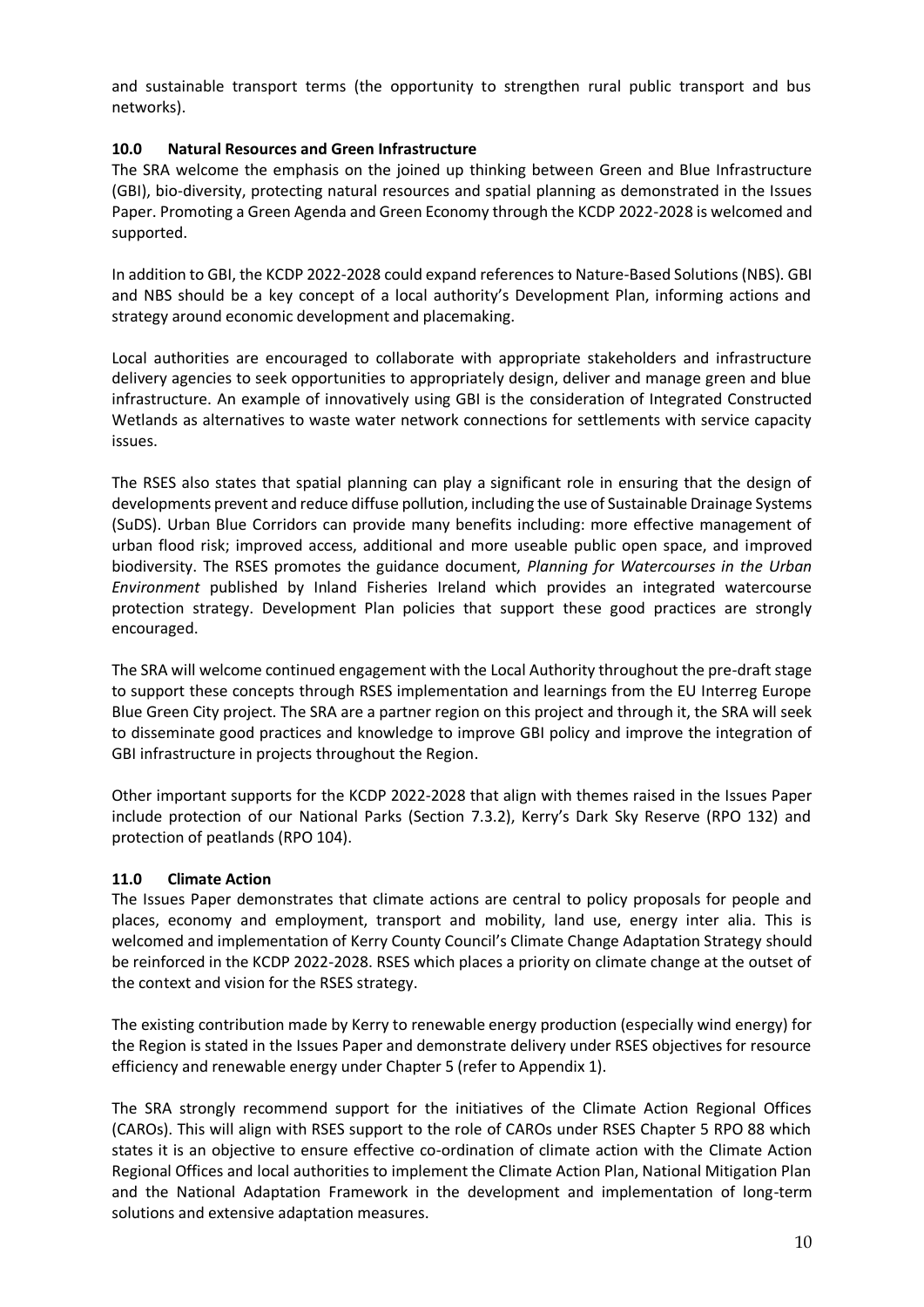### **12.0 Community**

The SRA welcome the commitment to delivering social infrastructure and high- quality services for our existing and changing population profiles. Collaboration with the Local Community Development Committee, Kerry Public Participation Network and implementation of actions through the County's Local Economic and Community Plan (LECP) are welcomed and supported under the RSES. A strong role for volunteering and active citizenship (RSES Section 7.1.3) should also be supported through Development Plan policy.

RSES supports the key social and community themes raised for healthcare and support for an aging demographic, smart aging initiatives, access for all and childcare, education, training and skills development.

Retrofitting high quality infrastructure and services to communities who experienced past high rates of growth, but without corresponding physical and social infrastructure to a high standard, is a priority, Chapter 7 RPO 175 "Improving Regional Quality of Life Through Infrastructure Led Planning" seeks to tackle such legacies.

The RSES places a strong emphasis on education, skills development and life-long learning, with recognition of a Learning Region status. This designation builds on the success of Cork and Limerick (expanding to Waterford) as UNESCO Learning Cities and the potential to expand such initiatives to urban and rural centres across our region. Through access to learning for all, enterprise growth, social inclusion and job opportunities for all and quality of life is enhanced. Development Plan policies in support of a Learning Region are encouraged.

### **13.0 Environmental Assessments**

The RSES is informed by extensive environmental assessments, contained in the SEA, SEA Statement, AA Determination, Natura Impact Report and Regional Flood Risk Assessment, which are available on the SRA Website. These assessments looked at environmental sensitivities for all parts of the Region and we would recommend that Kerry County Council review these documents to inform the Council's own environmental assessments, including mitigation measures identified to address environmental sensitivities and constraints.

#### **14.0 Other Comments**

Appendix 1 further aligns the main themes presented by the Issues Paper with specific RSES RPOs to support the preparation of the KCDP 2022-2028.

#### **Conclusion**

The SRA welcomes the pre-draft public consultation and commend the Planning Policy Unit in Kerry County Council for the robust approach to analysis, evidence base building, key issues and questions posed in the Issues Paper. The Development Plan comes at a critical stage in the development of Kerry and it needs to provide a robust pathway to achieve the transformative change identified in the NPF and RSES.

The SRA supports the direction of change signaled across the main themes of the Issues Paper, which will meet the objectives of the RSES. Recommendations are provided to assist and strengthen the approach under themes raised and to strengthen alignment between the regional and local tier in the draft plan.

In providing our observations, the SRA have had due regard to Section 27A of the Planning and Development Act 2000 (as amended).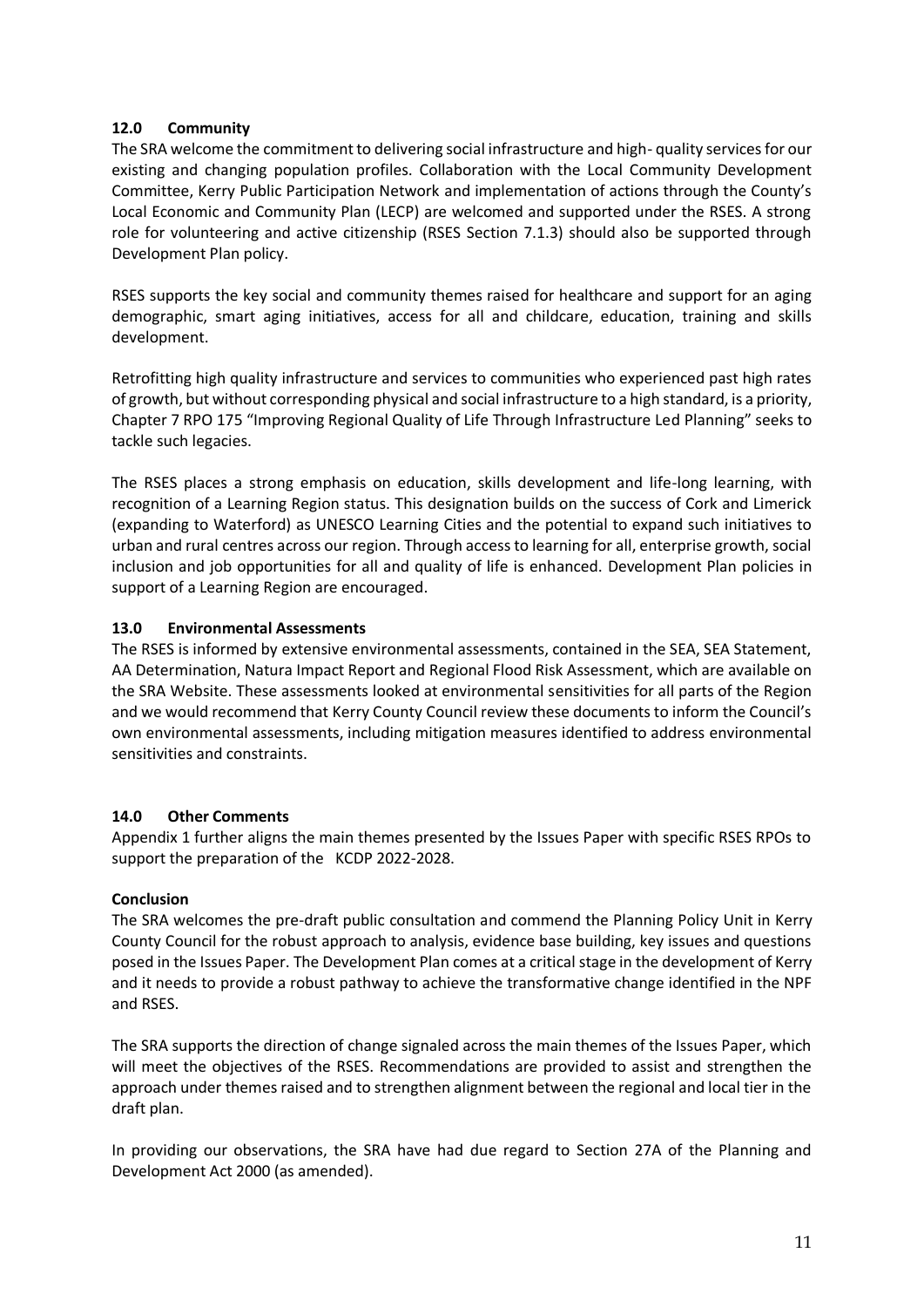As the pre-draft process advances and details emerge for the Core Strategy and the distribution of growth targets within this development plan cycle of 2022-2028, especially through Housing Need Demand Assessment, the SRA will have further recommendations at the appropriate stages.

Further engagement with the SRA as a key stakeholder and Kerry County Council in the development of the Draft Development Plan is encouraged. The RSES team are available for future consultation and clarities required regarding this submission and during the pre-draft preparation stages.

**Mise le meas**

\_\_\_\_\_\_\_\_\_\_\_\_\_\_\_ David Kelly Director Southern Regional Assembly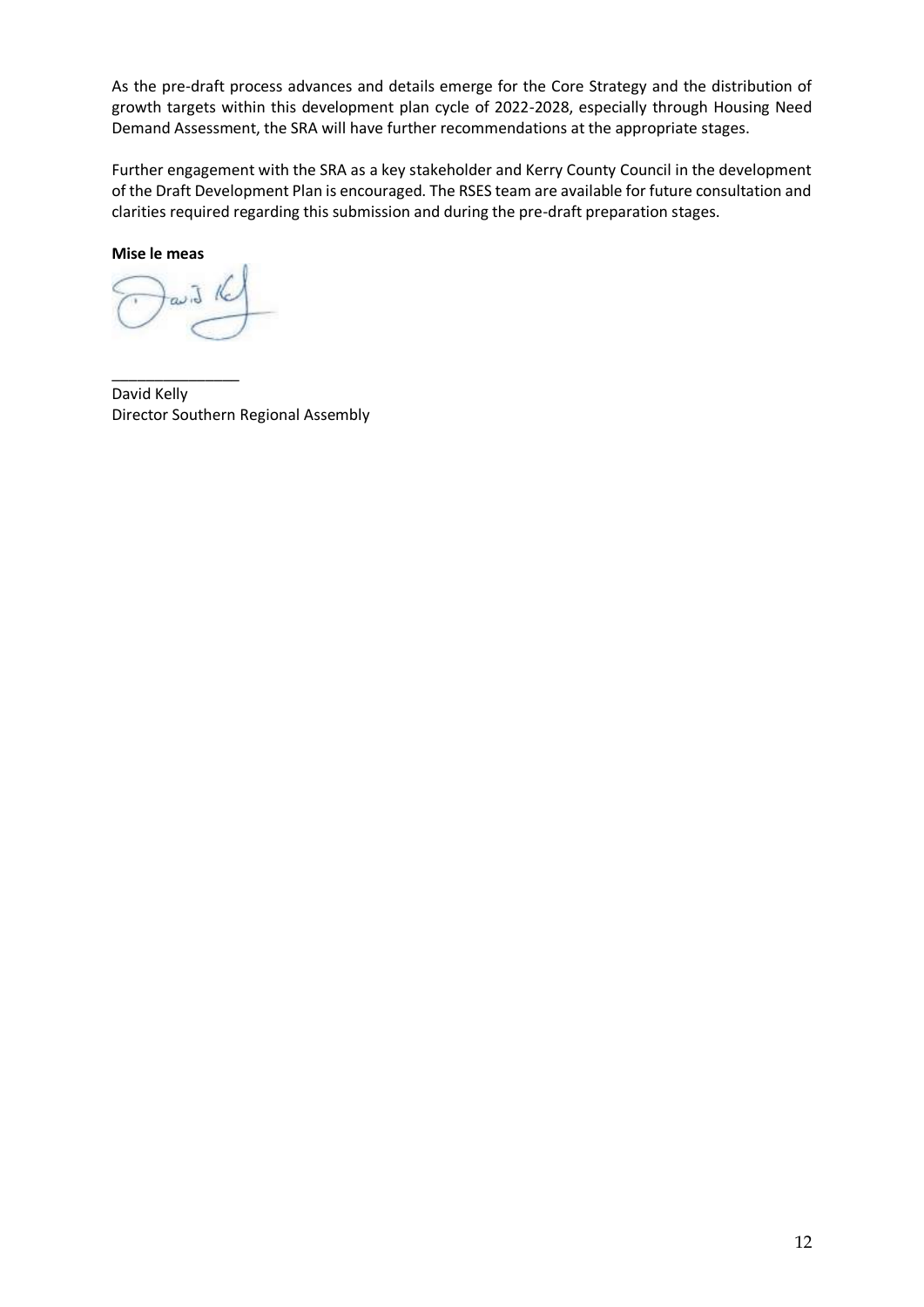# **Appendix 1**

# **Alignment of Key Themes in the Issues Paper with RSES Regional Policy Objectives (RPOs)**

### **People and Places**

- 1) In planning for infrastructure led growth, note the role of Key Towns (Tralee and Killarney) under RPO 11, RPO 15 and RPO 18).
- 2) The sustainable concept of 10-Minute Towns is positive for placemaking and is supported in RSES Section 3.9 Placemaking and specifically in Chapter 7, RPO 176 "10-minute City and Town Concepts".
- 3) Infrastructure investment across the different tiers of settlements are addressed under:
	- o RPOs 4 "Infrastructure Investment";
	- o RPO 7 "Delivery and Funding";
	- o RPO 8 "Investment to Deliver on the Vision for Metropolitan Areas";
	- o RPO 9 "Holistic Approach to Delivering Infrastructure";
	- o RPO 11 "Key Towns"; and
	- o RPO 26 "Towns and Villages".
- 4) See also Chapter 8 RPOs:
	- o RPO 208 "Irish Water and Water Supply";
	- o RPO 209 "Strategic Water Supply Projects";
	- o RPO 211 "Irish Water and Waste Water";
	- o RPO 212 "Strategic Wastewater Treatment Facilities"; and
	- o RPO 213 "Rural Wastewater Treatment Programmes".
- 5) Support for a sustainable place framework for towns and villages, including New Homes in Small Towns and Villages and co-ordination with Irish Water and other stakeholders to deliver investment in water and wastewater treatment is supported under RSES Chapter 3, Section 3.6 Towns and Villages and RPO 26.

#### **Settlements and Placemaking**

- 1) A key message of the RSES under RPO 2 "Planning for Diverse Areas" is that the overall strategy builds on cities and their associated metropolitan areas as engines of growth and seeks, in parallel, to re-position the Region's strong network of towns, villages and diverse rural areas in an economically resilient, imaginative and smart way.
- 2) Opportunity for the Development Plan to support project partnerships and collaborations across settlements under Section 3.8 (RPO 28 "Collaboration/Partnership", RPO 29 "Rural Settlement Networks" and RPO 30 "Inter-Urban Networks as Regional Drivers of Collaboration and Growth").
- 3) Cork MASP Policy Objective 4 "Cork Metropolitan Area Regional Interactions" also supports the role for networks in Kerry.
- 4) Tailored approaches to high density are supported under RSES Chapter 3 Section 3.9 Placemaking , which seeks higher densities taking account of the need for variability and flexibility of local circumstances and an evidence-based approach.
- 5) The importance of higher density land use and transport planning integration is a key theme in RSES Chapter 6 which should be reflected in the settlement and placemaking strategy. In particular, the following RPOs address the themes and direction of change needed:
	- o RPO 151 Integration of Land Use and Transport;
	- o RPO 152 Local Planning Objectives;
	- o RPO 157 Local Transport Plans; and
	- o RPO 165 Higher Densities.
- 6) Quality placemaking is at the core of RSES. Chapter 3 and Chapter 4 places a strong emphasis on quality placemaking principles to attract growth and regeneration of urban centres and enterprise growth (as identified it a key policy area also for the IDA to attract investment). Refer to RPO 31 Sustainable Place Framework and RSES Chapter 4, Section 4.7 Placemaking for Enterprise Development for guiding principles to assist initiatives.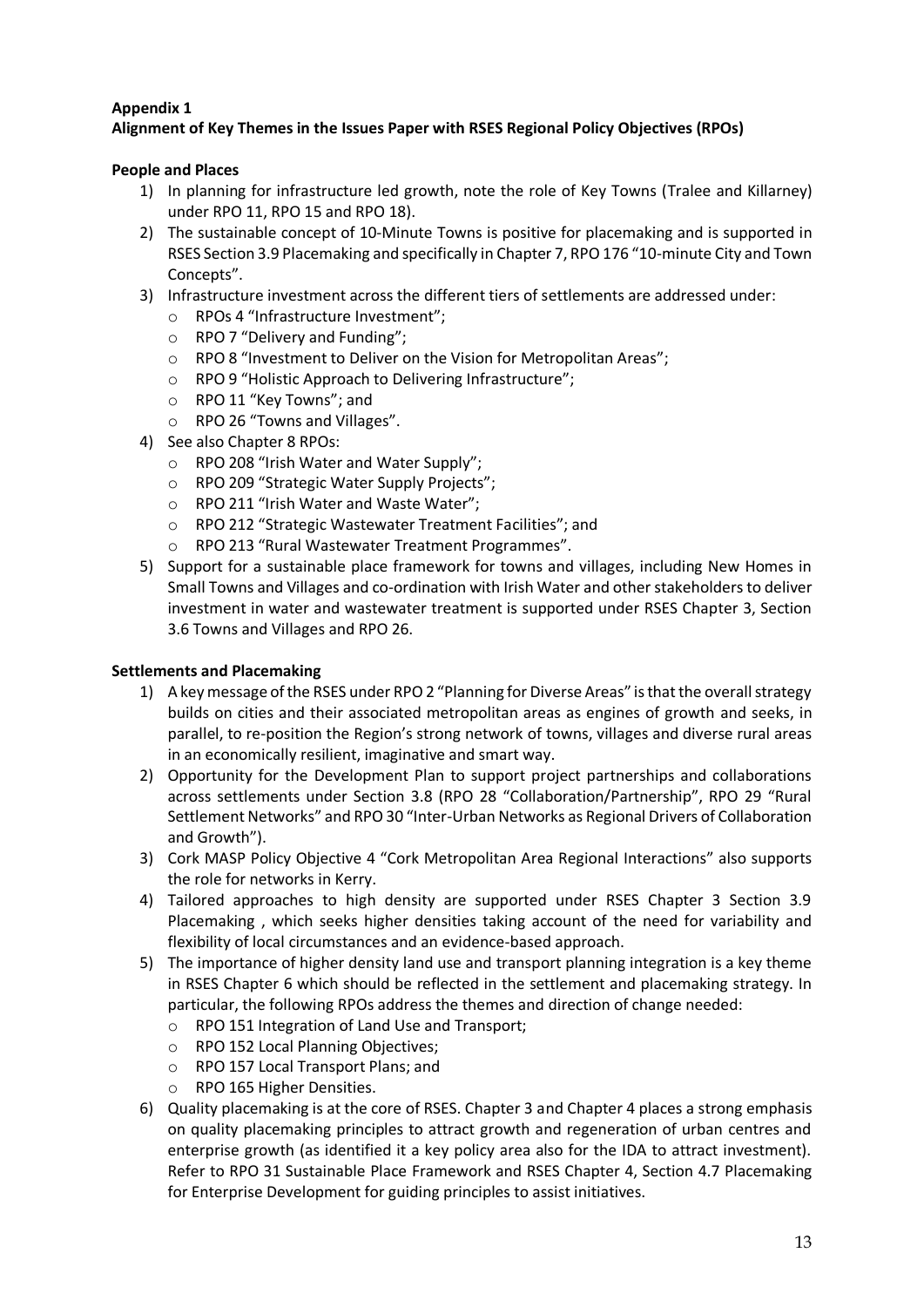#### **Transport and Connectivity**

- 1) References to strategic connectivity between metropolitan areas, economic corridors, Key Towns, networks, ports and airports are supported by RSES , especially:
	- $\circ$  RPO 15 Tralee part (b) which supports strengthened connectivity and interaction between Tralee Key Town, Cork and Limerick-Shannon Metropolitan Areas and the Atlantic Economic Corridor (AEC).
	- $\circ$  RPO 18 Killarney part (b) which similarly supports strengthened connectivity and interaction between Killarney Tralee Key Town, Cork and Limerick-Shannon Metropolitan Areas and the Atlantic Economic Corridor.
	- o Cork MASP Objective 4 Cork Metropolitan Area Regional Interactions which recognises under part (a) the importance of strengthened connections between the Cork MASP, Limerick-Shannon MASP, AEC and Kerry Hub Knowledge Triangle and under part (b) between the Cork MASP and Key Towns (Tralee and Killarney).
	- o Limerick Shannon MASP Policy Objective 9 Potential Collaboration Networks part (c) which recognises strengthened connectivity between Galway, Ennis, Shannon and Limerick with North Kerry Shannon Estuary Network, the Kerry Hub and Knowledge Triangle and AEC.
	- o RPO 166 "Investment in Strategic Inter Regional Multi-Modal Connectivity to Metropolitan Areas and Economic Corridors"
- 2) Strengthened emphasis on the importance of the efficient movement of freight, maintaining and strengthening the TEN-T Network through the County and maintaining and strengthening the strategic rail network is recommended. Important references include:
	- o RPO 140 "International Connectivity";
	- o RPO 141 "Regional Freight Strategy";
	- o RPO 146 "High Quality International Connectivity-Ports"; and
	- o RPO 170 Rail
- 3) In addition to Ports referenced above, support for the role of regional airports for our strengthened international connectivity are provided through RPOs 148-150. These are an important support for the role of Kerry International Airport.
- 4) Strengthened emphasis on metropolitan, cross county and inter county greenway connections are encouraged and supported by :
	- o RPO 174 "Walking and Cycling";
	- o RPO 200 "Green Infrastructure and Recreation";
	- o RPO 201 "National Trails, Walking Routes, Greenways and Blueway Corridors"; and
- 5) Support for effective land use and transport planning integration and shift to sustainable modes is provided under RSES Section 6.3.6 Transport Investment Priorities. RPOs in support of the themes raised include:
	- o RPO 151 "Integration of Land Use and Transport";
	- o RPO 152 "Local Planning Objectives";
	- o RPO 157 "Local Transport Plans";
	- o RPO 160 "Smart and Sustainable Mobility";
	- o RPO 161 "Smart Mobility";
	- o RPO 162 "Multi-Modal Travel Integration"; and
	- o RPO 163 "Sustainable Mobility Targets".
- 6) Road based transport is often the only viable and sustainable mode for rural and peripheral locations. It is essential for "life lines" whereby smaller urban settlements and rural areas can access essential services, including health, education, retail, employment etc. and interchange with other public transport modes in key settlements through a safe and well-maintained road network. A high-quality road network is needed for successful rural public transport services, the movement of freight and emergency services. In larger urban areas, strategic road investment for orbital routes can facilitate a more efficient separation of economic and HGV movements, reduce congestion in the urban cores to improve the public realm, interchange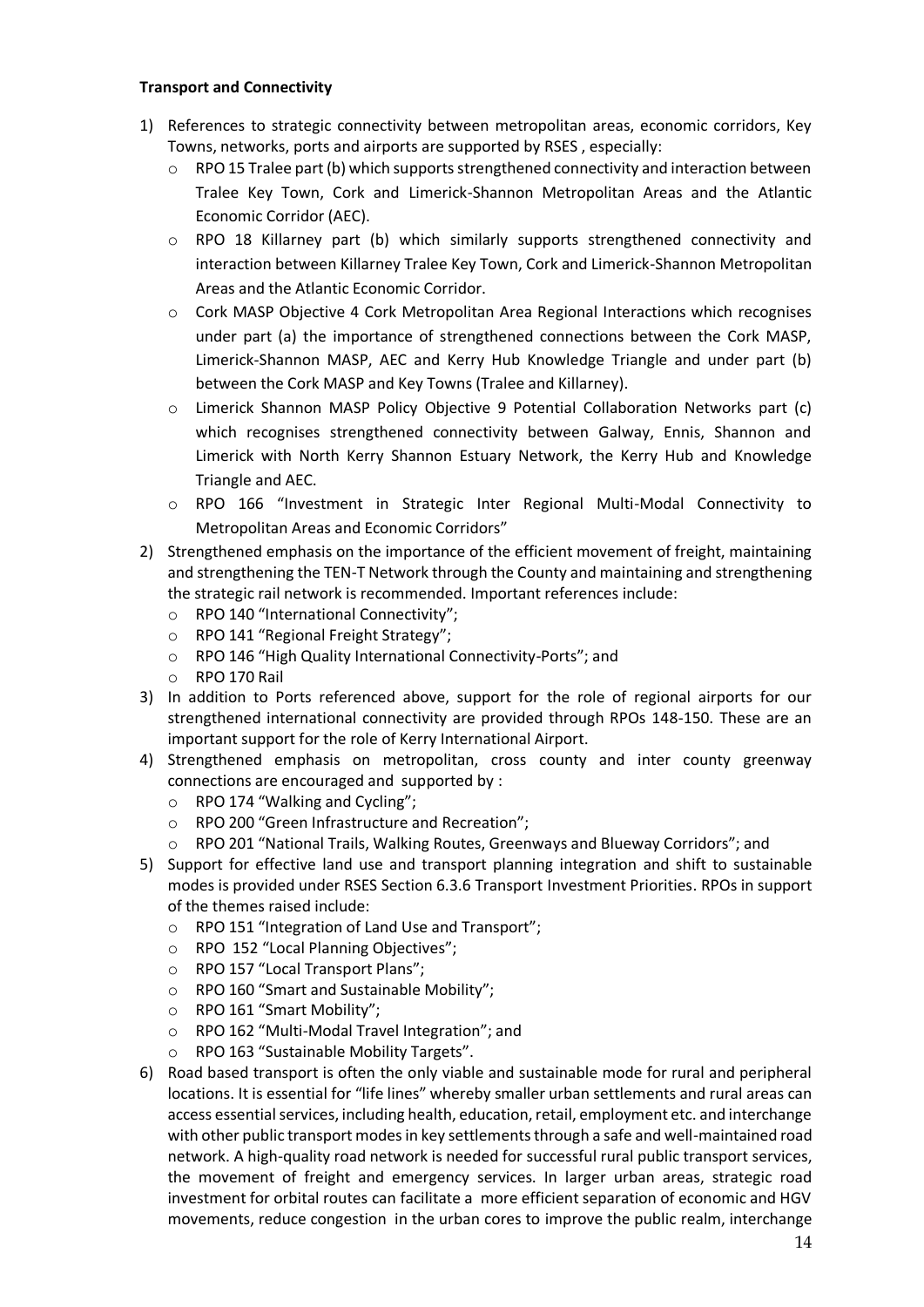facilities and active travel and allow new bus corridors to be established. Greater use of our road network for public transport, inter-regional bus services and local bus services, is an opportunity to encourage greater modal change. The County Development Plan should ensure investment in road infrastructure is also framed in economic, social, environmental and sustainable transport terms (bus networks). References in support of the strategic road network include:

- o RPOs 167 "National Road Projects";
- o RPO 168 "Investment in Regional and Local Roads";
- o RPO 171 "Bus";
- 7) Recommended references for the Development Plan also include RSES Chapter 6 RPOs 158 Intra-Regional Rural Connectivity, RPO 159 Role of Transport in Access for All, RPO 172 Rural Transport and RPO 173 Tourism Corridors (services along the key national tourism corridors).

#### **Economic Development**

- 1) Welcome the comprehensive cross references to the RSES.
- 2) Welcome the recommendation to align drivers for economic growth with principles of the RSES settlement strategy. For example,
	- o Metropolitan Cork and Limerick Shannon.
	- o The AEC
	- o Tralee and Killarney Key Towns
	- o Networks such as
		- o Kerry Hub and Knowledge Triangle
		- o North Kerry/Shannon Estuary
- 3) Reflect interaction between the County's economic drivers with wider regional economic drivers, enabled through enhanced regional connectivity. These include collaboration across the Region's three metropolitan areas of Cork, Limerick-Shannon and Waterford and the Atlantic Economic Corridor which complement the economic roles of the County's Key Towns and Networks. Refer to RSES Chapter 3, RPO 6 "Collaboration Between Metropolitan Areas", Chapter 4 Section 4.4 "Our Region's Economic Engines" and RPO 41 AEC.
- 4) Reflect the strategic theme of enhanced connectivity to enable economic spread between regional engines, support for which is specifically addresses under RSES Chapter 6 RPO 166 "Investment in Strategic Inter Regional Multi-Modal Connectivity to Metropolitan Areas and Economic Corridors".
	- $\circ$  It is important the County's economy policies also integrate the following principles as detailed in RSES Chapter 4, Section 4.2 Economic Strategy which are Smart Specialisation, Clustering, Placemaking for Enterprise Development, Knowledge Diffusion and Capacity Building.
- 5) The theme of rural innovation is strongly supported in the RSES. The RSES supports diversity, innovation and a network of viable rural towns and villages to ensure economic resilience and job creation. The Development Plan should reflect RSES Chapter 4 Section 4.5 Rural Development and RPOs 43-50 (addressing themes of the Common Agriculture Policy, Action Plan for Rural Development, digital infrastructure, rural partnership models, innovation hubs and diversification).
- 6) The theme of digital infrastructure, Smart Cities and a Smart Region are also strongly supported in Chapter 6 as follows:
	- o RPO 134 "Smart Cities and Smart Region";
	- o RPO 135 "High Quality High Capacity International Digital Transmission";
	- o RPO 136 "National Broadband Plan";
	- o RPO 137 "Mobile Infrastructure"; and
	- o RPO 138 "Digital Strategies".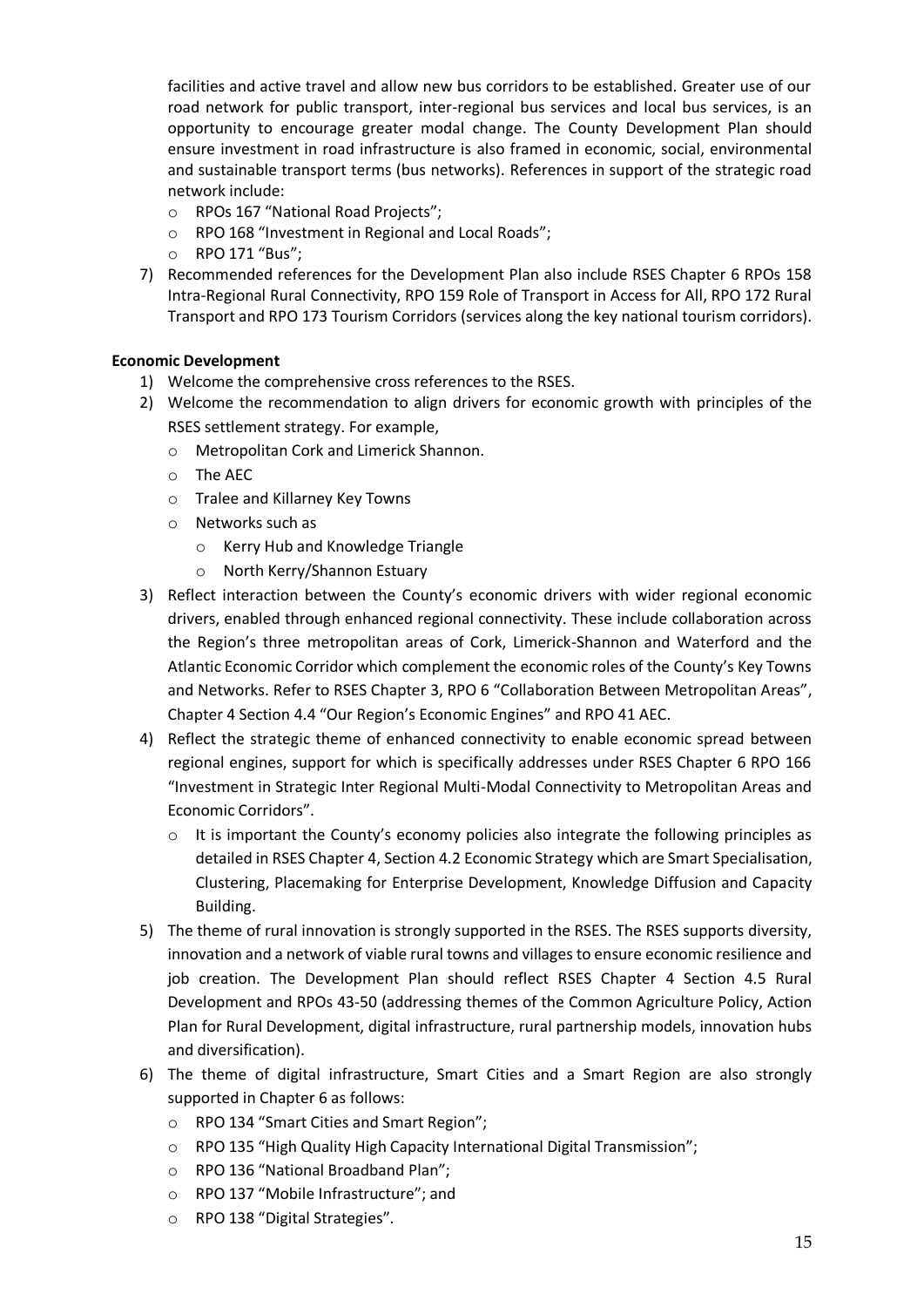- 7) Tourism is addressed as a key sector and is supported under RSES Chapter 4, Section 4.6 Sector Development Opportunities and RPO 53 Tourism.
- 8) The Marine Economy and opportunities for the Region under the National Marine Planning Framework is also a key sector in RSES Chapter 4 with significant RPO support. In Section 4.9 Support to marine sectors will be addressed under this separate heading, as per the Issues Paper. Specifically for Kerry, RPO 79 Shannon Estuary and Other Harbour Plans, RPOs 142-147 Ports and RPO 225 (reference to Tarbert/Ballylongford) are supports.

### **Water and Wastewater Infrastructure**

- 1) RSES Chapter 3, Section 3.6 Towns and Villages contains several regional policy positions for infrastructure led growth of smaller settlements and seeks co-ordination between local authorities and Irish Water and other stakeholders to deliver investment in the sustainable development of water and waste water treatment services for rural towns and villages.
- 2) RPO 26 "Towns and Villages" specifically seeks under part (f) co-ordination between Irish Water and other stakeholders to deliver water and waste water infrastructure. Part (g) of the objective supports New Homes in Small Towns and Villages initiatives and seeks collaboration with Irish Water and stakeholders for serviced sites initiatives.
- 3) Chapter 9 Implementation and RPO 227 "Investment and Funding" supports Local Authorities and communities in achieving the drawdown of investment funds. The potential for funding streams to address services infrastructure that are part of, and add additionality to, an overall regeneration strategy for smaller settlements. Types of activities supported under the NPF Rural Regeneration Development Fund include *"Measures to address infrastructural deficiencies in relation to services, access, or other infrastructure that may be needed to support town or village regeneration" .*
- 4) Infrastructure investment across the different tiers of settlements are addressed under:
	- RPOs 4 "Infrastructure Investment";
	- RPO 7 "Delivery and Funding";
	- RPO 8 "Investment to Deliver on the Vision for Metropolitan Areas";
	- RPO 9 "Holistic Approach to Delivering Infrastructure";
	- RPO 11 "Key Towns"; and
	- RPO 26 "Towns and Villages".
- 5) See also in Chapter 8:
	- RPOs 208 "Irish Water and Water Supply";
	- RPO 209 "Strategic Water Supply Projects";
	- RPO 211 "Irish Water and Waste Water";
	- RPO 212 "Strategic Wastewater Treatment Facilities"; and
	- RPO 213 "Rural Wastewater Treatment Programmes".

#### **Climate Change**

- 1) The RSES is committed to implement regional policy consistent with the Climate Action Plan 2019. Important RPO's in support of climate action and transition to a low carbon society and economy to reference include:
	- o RPO 87 Low Carbon Energy Future;
	- o RPO 88 National Mitigation Plan and National Adaptation Framework;
	- o RPO 89 Building Resilience to Climate Change;
	- o RPO 90 Regional Decarbonisation;
	- o RPO 91 Decarbonisation in the Transport Sector;
	- o RPO 94 Decarbonisation in the Agriculture Sector; and
	- o RPOs 95-104 on Renewable Energy.
- 2) Supporting the initiatives of the Climate Action Regional Offices (CAROs) is strongly recommended. This will align with RSES support to the role of CAROs under RSES Chapter 5 RPO 88 which states it is an objective to ensure effective co-ordination of climate action with the Climate Action Regional Offices and local authorities to implement the Climate Action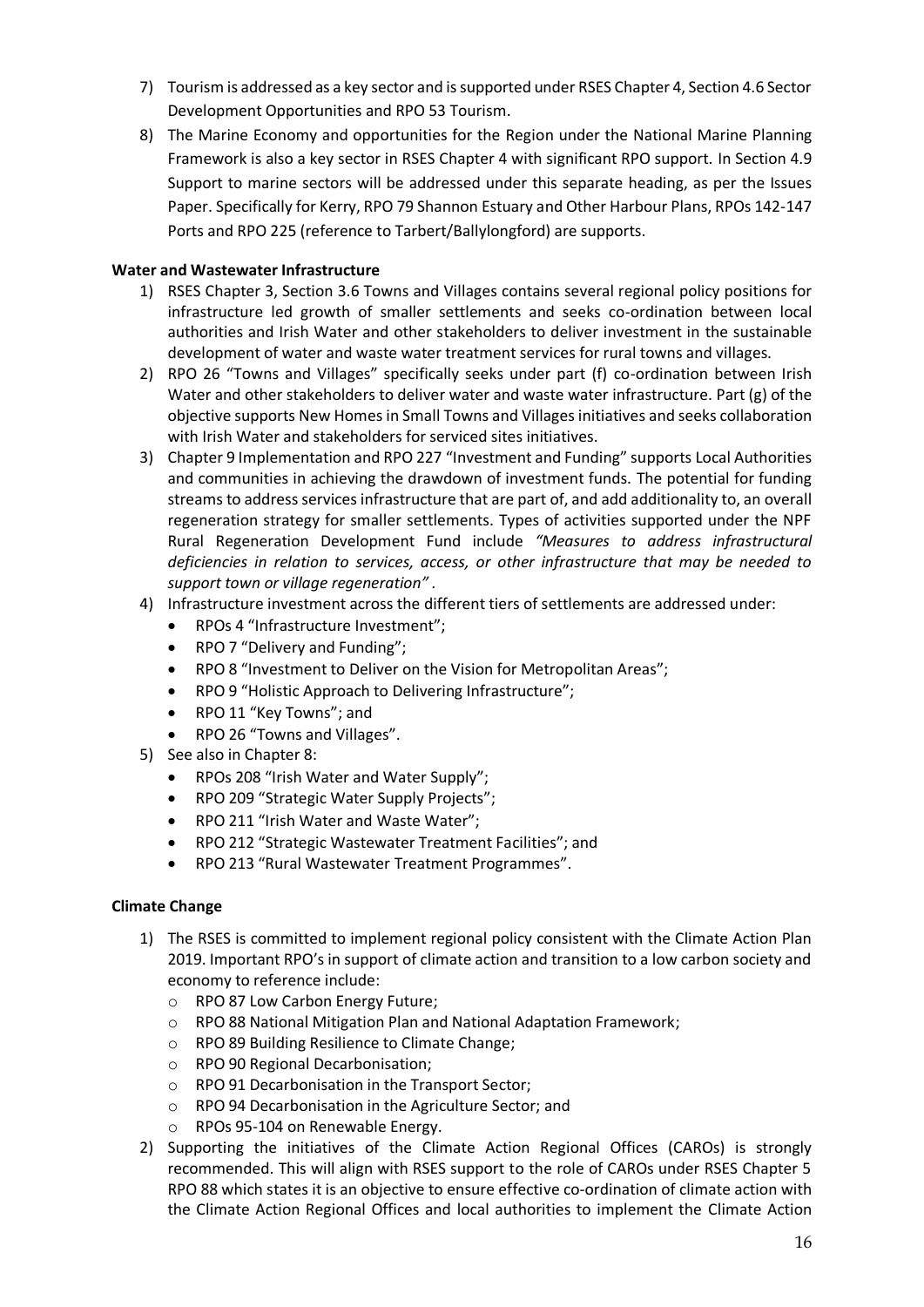Plan, National Mitigation Plan and the National Adaptation Framework in the development and implementation of long-term solutions and extensive adaptation measures. This is a particular strength for Cork as the lead local authority on the Atlantic Seaboard South CARO.

- 3) The SRA recommend an emphasis on proposals for smart and innovative approaches to waste management and promotion of the Circular Economy (RPOs 107-108) and opportunities in Biomass (RPO 109).
- 4) On flooding, the following RPOs are an important support:
	- o Chapter 5 RPOs 113-119
	- o RPO 120 Flooding and Coastal Erosion.

## **Green Infrastructure**

- 1) Strongly welcome and support the themes and direction of change signaled in the issues paper and in particular, welcome the reference to objectives of the RSES seeking greater integration of green infrastructure.
- 2) Recommend expanding the reference to Green and Blue Infrastructure (GBI) and also Nature-Based Solutions (NBS).
- 3) The GBI theme aligns with Local Authority commitments to Climate Action and will feature in mitigation, resilience and adaptation strategies. GBI and water conservation hits on both mitigation and adaptation.
- 4) References supporting the theme to note include:
	- o RPO 110 "Ecosystems Services"
	- o RPO 117 "Flood Risk Management and Biodiversity"
	- o RPO 122 " Sustainable Drainage Systems (SuDS)"
	- o *RPO* 124 "Green Infrastructure"
	- o *RPO* 125 "Green Infrastructure Corridors"
	- o RPO 126 "Biodiversity"

## **Biodiversity**

- 1) The SRA welcome and support the emphasis on biodiversity, which is given prominence as a standalone theme, complementary to Green Infrastructure, Climate Action, Heritage and the Environment. This is a positive signal on the direction of change needed for a greater appreciation on the role of bio-diversity for our environment, society and economy.
- 2) Reference RSES Chapter 5 Section 2.0 Protecting, Conserving and Enhancing Our Natural Capital, which supports ecosystems services which focuses on the way that the natural environment works as a system and the valuation of the natural environment to determine policy interventions to deliver net benefits to society. Payment for Ecosystems Services (PES) approaches are supported which brings economic thinking and a market mechanism into the provision of natural resources.
- 3) Reference RSES Chapter 5 good practices and RPOs in support of the River Basin Management Plans, Flood Risk Management and Biodiversity and support for initiatives by the Local Authority Waters Programme.
- 4) Reference the following specific RPOs which are supportive of Local Authority actions in implementing measures to identify, conserve and enhance the biodiversity of our Region:
	- o RPO 126 Biodiversity
	- o RPO 127 Invasive Species
	- o RPO 128 All-Ireland Pollinator Plan
	- o RPO 129 Landscape

## **Energy**

- 1) The RSES supports the Southern Region as a Carbon Neutral Energy Region.
- 2) Objectives in RSES Chapter 3 support smart technologies for energy efficiency in retrofitting initiatives (RPO 38 Retrofitting Initiative Priorities).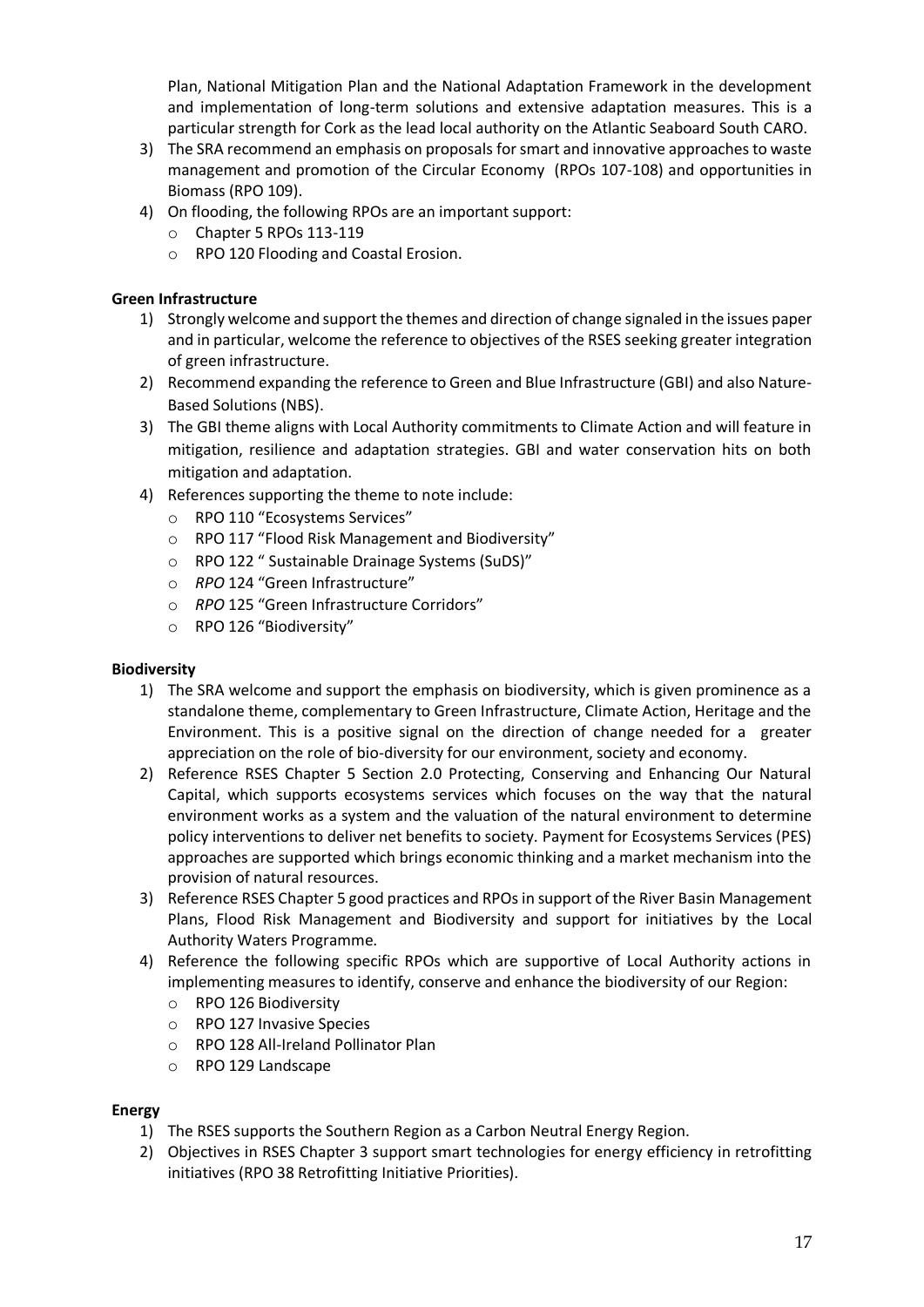- 3) Objectives in RSES Chapter 4 support the low carbon economy and bio-economy and include RPO 57 "National Policy Statement on the Bio-Economy", RPO 58 "Bio-Economy and Rural Areas" and RPO 56 "Low Carbon Economy".
- 4) RSES Chapter 4, Section 4.9.2 "Growing the Blue Economy" includes support for off shore energy resources and RPO 85 "Renewable Offshore Energy".
- 5) Objectives in RSES Chapter 8 support new energy infrastructure, delivery of networks, transition to new renewable energy technologies, the Integrated Single Electricity Market, renewable energy sources for data centres, indigenous renewable gas production, micro renewable generation local/community energy projects. Such objectives connect with climate action, regional decarbonisation and renewable energy objectives under Chapter 5 Environment. RPO 225 in particular includes reference to extending the gas network from Listowel into the Kerry Hub and Knowledge Triangle settlements of Tralee, Killarney and Killorglin.
- 6) References included in Chapter 5 Renewable Energy include:
	- o RPO 95 "Sustainable Renewable Energy Generation"
	- o RPO 96 "Integration of Renewable Energy Sources"
	- o RPO 97 "Power Stations and Renewable Energy"
	- o RPO 98 "Regional Renewable Energy Strategy"
	- o RPO 99 "Renewable Wind Energy"
	- o RPO 100 "Indigenous Renewable Energy Production and Grid Injection"
	- o RPO 101 "International Hub for Energy Innovation"
	- o RPO 102 "Energy Research Funding"
	- o RPO 103 "Interconnection Infrastructure"
	- o RPO 104 "Energy Storage and Carbon Capture"
	- o RPO 105 "Clean Electric Heat Technologies & District Heating"
	- o RPO 106 "Future Proofing and Retrofitting"

## **Community**

- 1) Welcome the themes addressed and commitment to delivering social infrastructure and highquality services for our existing and changing population profiles.
- 2) Retrofitting high quality infrastructure and services to communities who experienced past high rates of growth, but without corresponding physical and social infrastructure to a high standard, is a priority. Chapter 7 RPO 175 "Improving Regional Quality of Life Through Infrastructure Led Planning" seeks to tackle such legacies.
- 3) Refer to RSES Chapter 7 Quality of Life which addresses many issues raised for supporting our communities and for reference:
	- o RPO 176 "10-Minite City and Town Concepts";
	- o RPO 177 "Childcare, Education and Health Services";
	- o RPO 178 "Universal Health Services";
	- o RPO 179 "Diverse and Socially Inclusive Society";
	- o RPO 180 "Volunteering and Active Citizenship";
	- o RPI 181 "Equal Access";
	- o RPO 182 "Ageing Population"; and
	- o RPO 183 Digital Strategies.
- 4) The RSES places a strong emphasis on education, skills development and life-long learning, with recognition of a Learning Region status. RPOs for reference include:
	- o RPO 184 (support for higher education institutes and the new Munster Technological University;
	- o RPO 185 "New School Facilities";
	- o RPO 186 "Life Long Learning"
	- o RPO 187 "Education and Training"
	- o RPO 188 "Regional Skills Forum"
	- o RPO 189 Further Education and Training
	- o RPO 190 Lifelong Learning and Healthy City Initiatives